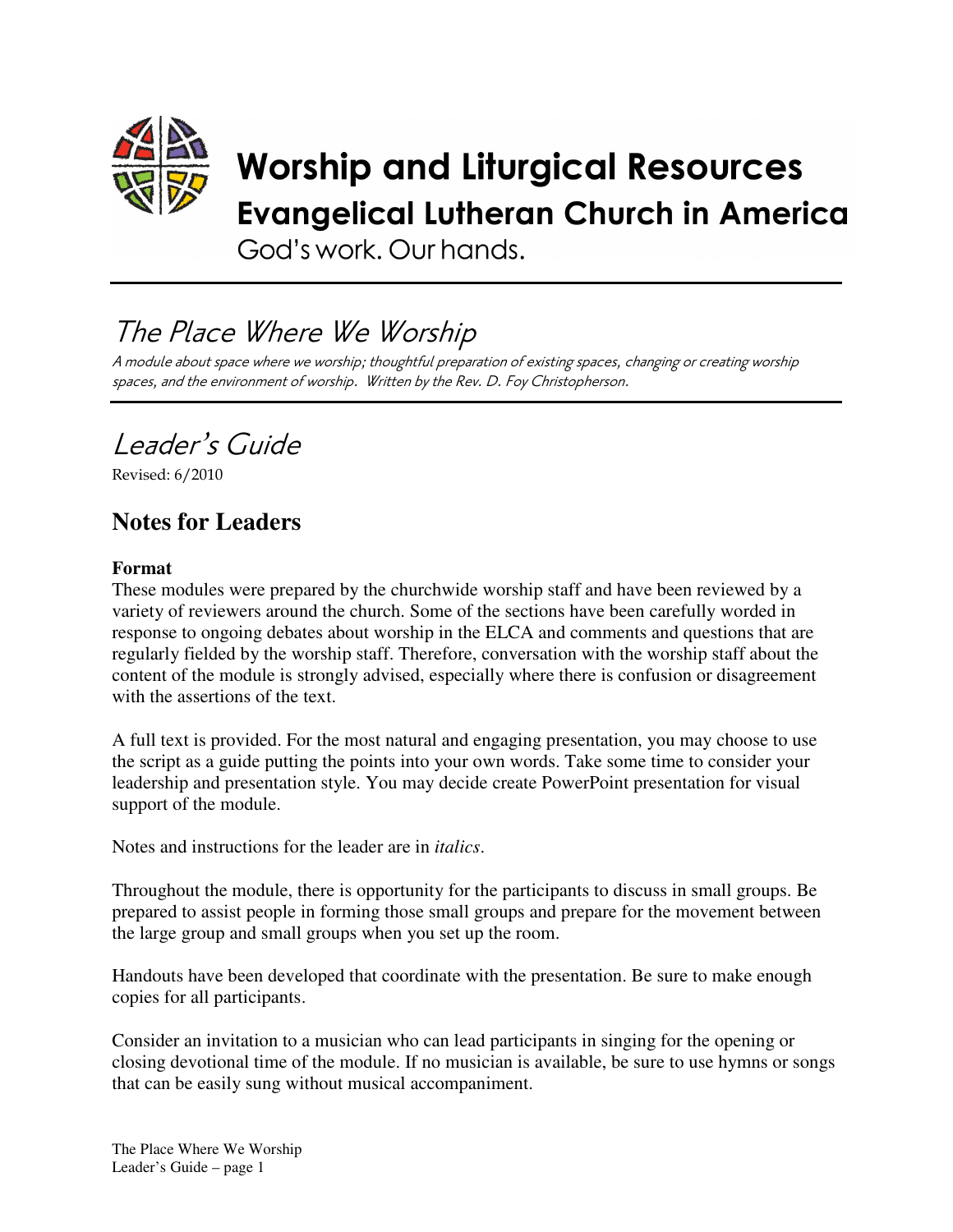Although this module was written to be completed in a 3 hour time frame, it may take longer especially if participants are given a lot of time for discussion. You may need to edit the content down to suit your needs and time frame or plan for a longer time to present the module.

#### **Physical arrangement**

In a workshop about space, the physical arrangement is important. Two venues might be used: (1) the presentation venue, and (2) the "fieldtrip" (the local worship room) venue.

If visual projection is to be used, a clear view of a large bright screen is important. Participants arranged, based on the size of the group, in one large circle, or at multiple circular tables of approximately 6 participants per table.

#### **Digging Deeper**

This module contains a number of excurses titled, "Digging Deeper." These sections, set off in text boxes, offer the presenter more information for further discussion that may or may not be included in the presentation. The presenter should review these sections and consider the context of the presentation determining if the information will be helpful to the participants.

The "Digging Deeper" sections also contain a number of discussion questions for participants. Again, context will determine if these questions are appropriate for your presentation.

#### **Group discussion**

Group discussions work best in small groups of 4 to 8 people. It may be beneficial for the same group to meet together throughout the event. If there are people from multiple congregations, encourage people to be in conversation with people from different congregations. You may decide to "count off" by the number of groups and then have like numbers gather together.

Be prepared to facilitate times of "reporting" from the small groups. Some groups may need encouragement to stay on task and focus their comments on the question at hand.

This module has been prepared assuming that the audience will be from any member of the assembly, not only worship leaders, planners, musicians, and pastors. If you know that there will be a number of people for whom much of this module would be a review, you may enlist their assistance with small group leadership.

#### **Fielding Questions**

Before leading the module, take some time to reflect about how you will respond to questions from the participants. Feel free to provide that e-mail address during your presentation. Be prepared to stop unhelpful conversations in a way that validates diversity and redirects back to the topic at hand.

A good strategy for responding to ideas from the participants is to encourage other participants to comment, balancing both the positive aspects and challenges presented by the idea.

#### **Breaks**

Breaks may be scheduled after most any section or group discussion time; two are suggested in the document.

The Place Where We Worship Leader's Guide – page 2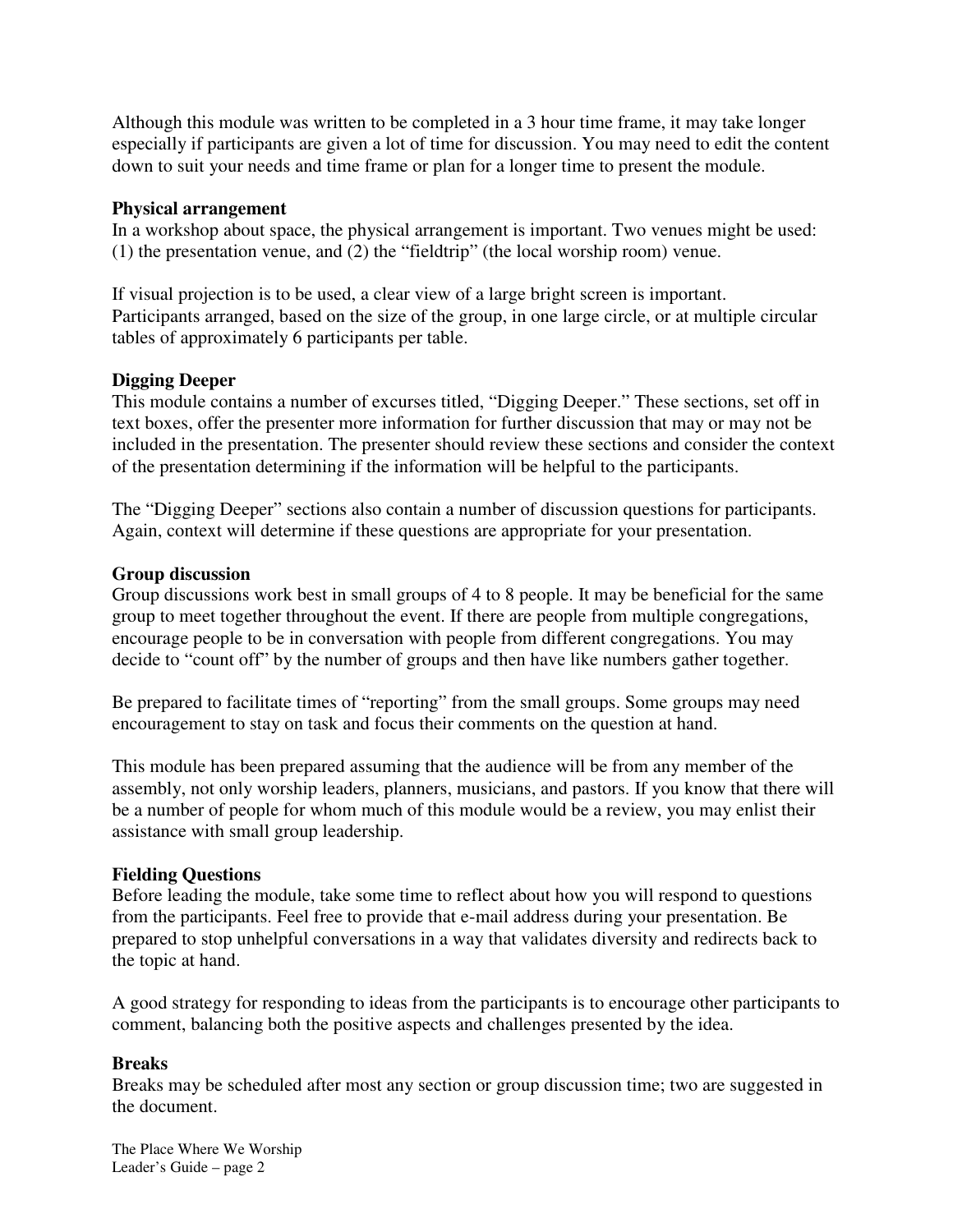# **Resource Review**

Before facilitating this module, it may be helpful to review the following resources:

*The Use of the Means of Grace: A Statement on the Practice of Word and Sacrament* (1997) available online at http://www.elca.org/Growing-In-Faith/Worship/Learning-Center/The-Use-of-the-Means-of-Grace.aspx Pay particular attention to Part I: Proclamation and the Christian Assembly.

*Renewing Worship 2: Principles for Worship* (2002) available online at http://www.elca.org/Growing-In-Faith/Worship/Learning-Center/Principles-of-Worship.aspx or for \$15.00 at www.augsburgfortress.com. Read the section on Worship Space. The Use of the Means of Grace is an appendix in this volume.

*A Place of Encounter* by D. Foy Christopherson (module writer) Augsburg Fortress (2004) www.aplaceofencounter.com. There are additional features and author contact info on the website.

#### **Supplemental resources**

*Where We Worship* by Walter C. Huffman (Augsburg Fortress 1989). This is a six session study; and leader guide with process guides for creating new space or exploring existing space. Includes helpful photographs.

*From Age to Age: How Christians have Celebrated the Eucharist* by Edward Foley. Liturgy Training Publications, (1991). This book contains helpful drawings of worship spaces.

# **Questions**

If you have questions about the content or presentation of this module, contact The Rev. Jennifer Phelps Ollikainen, Associate for Worship Resources, 773.380.2577, Jennifer.Ollikainen@elca.org.

Let us know how it goes! We would love to hear stories about how this material is being used, what can be improved, and what additional topics should be developed. Contact us at worship@elca.org.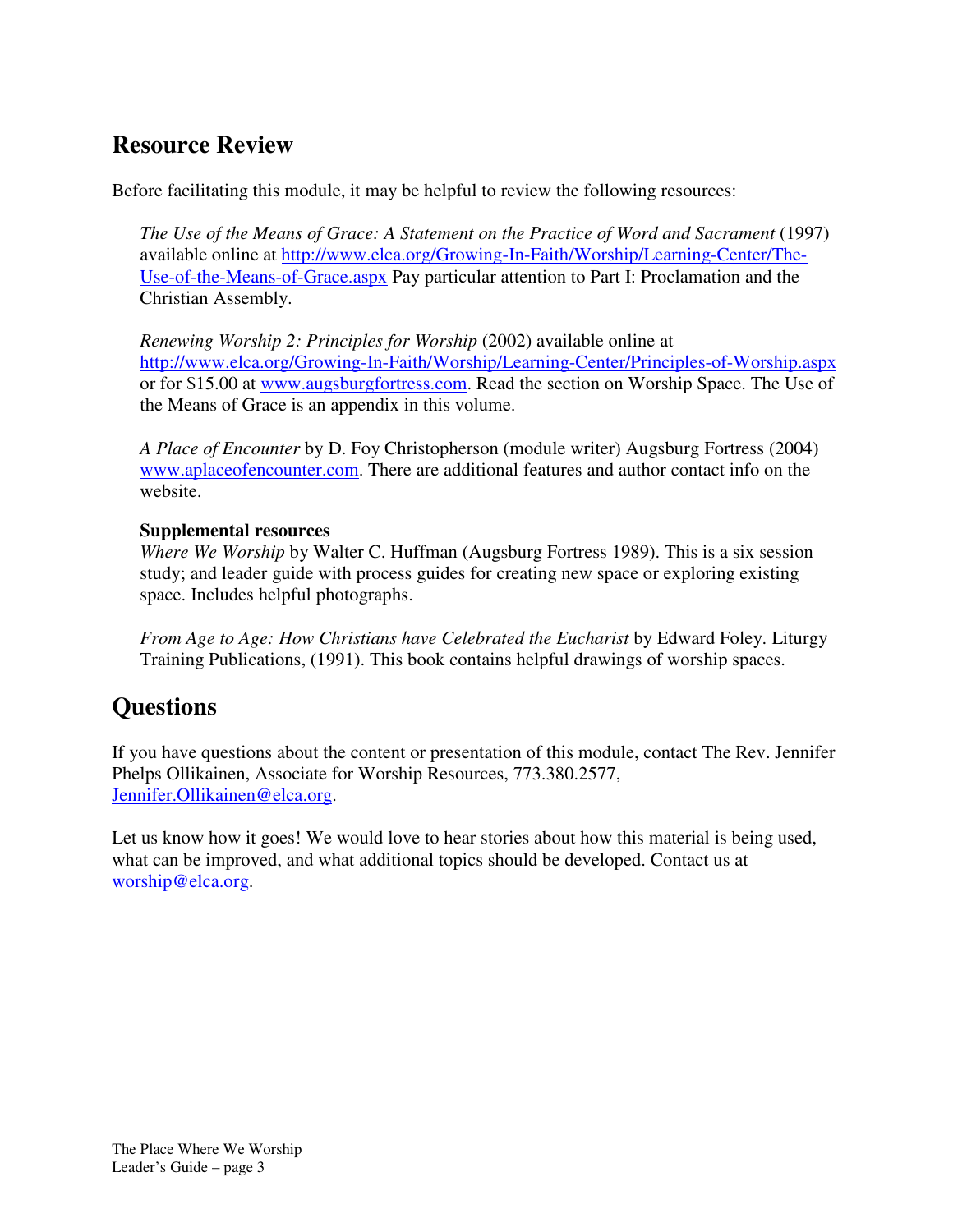# **PRESENTATION OUTLINE**

Introduction A theological movement thinks about "the place where we worship" God acts – a brief history

#### **Foundational Concepts**

The arts form us Evangelical arts Everything begins with the Assembly Unified space Places of encounter

## **Centers of Liturgical Action**

Place of the assembly Place of the bath Place of the word Place of the meal Other spaces Architectural invitation - hospitality Sacred space

#### **Getting practical**

Making evangelical judgments Experimenting, honoring limitations and "fieldtrips" Louis Sullivan's trinity "What makes a worship environment effective?" list

Conclusion Prayer Questions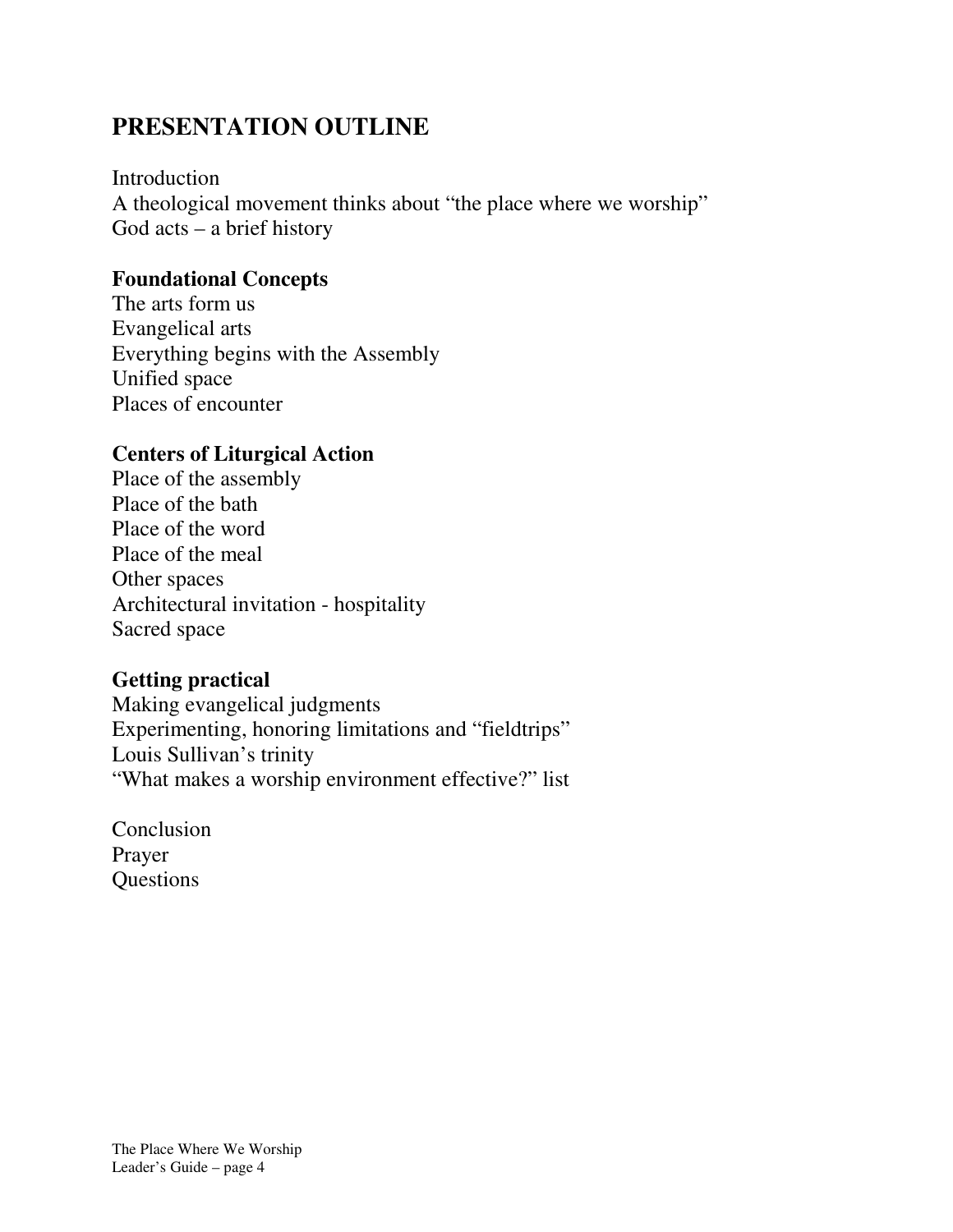# The Place Where We Worship

Presentation Text

# **INTRODUCTION, THEOLOGY AND HISTORY**

#### **Introduction**

*Introduce yourself and welcome the participants. Share the location of restrooms, beverages, the plan for breaks, etc. Invite the group to mute communication devices.*

*Invite brief self-introductions by participants if the group is not too large: name, congregation (if diverse),and either a brief description of the worship space they come from or a powerful encounter of space from their experience.*

*If time allows, particularly with a smaller group, gather other information from the participants:*

What is the capacity of your worship space? What is the average size of your worshiping assembly?

*DIGGING DEEPER: If you have access the participants before the gathering, invite them to bring one image of worship space for this introduction. Have participants bring the image either printed to* hold up and share (at least  $\delta$  inches  $x$  10 inches) or delivered to you electronically for projection. As *an image pops up – the "owner" introduces themselves and their site. (Alternatively participants may sketch and share a simple floor plan of their worship space showing arrangement of the liturgical* centers.) This is truly a case of a picture being worth a thousand words. Manage the time of this *introduction carefully. People love to talk about their church buildings!*

House, temple, theatre, warehouse, courtroom, auditorium, TV studio, or lecture hall? River, baptistery or pool?

Dining room or catacomb?

In its 2000-year history the church as tried on many buildings,

and is ever seeking a more comfortable skin.

Exactly what that skin will look like

is guided by how the church understands itself,

by how it worships,

and by what it understands its mission to be.

To begin today,

let us look briefly the theological and historical movements

in the development of the places where we worship.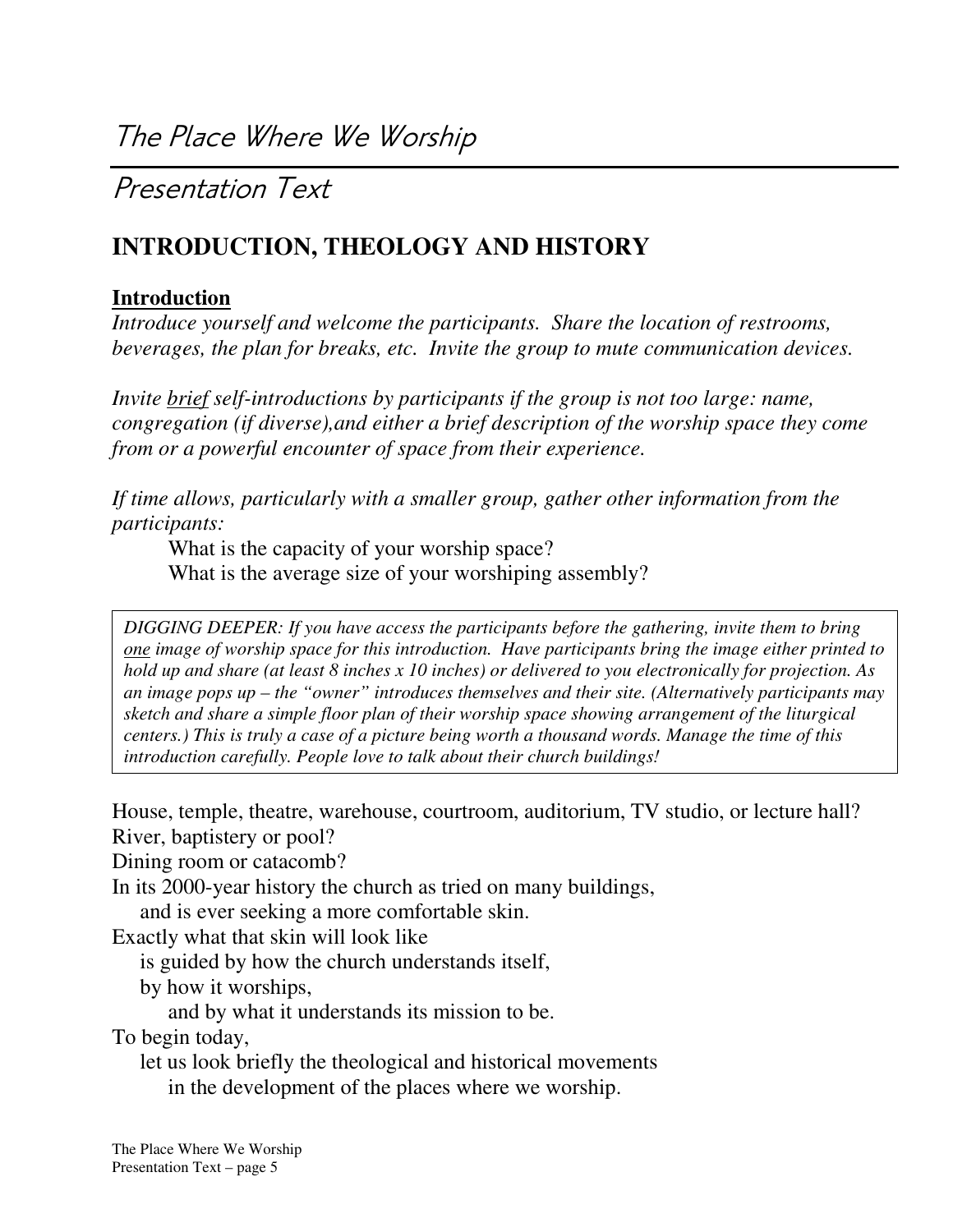## **ELCA Lutherans think about "the place where we worship"**

The purpose of this module is to help you

**think more theologically, pastorally, and aesthetically**

about some very subjective things:

the worship spaces we love, or not,

the sacred spaces where we have met the Lord,

or baptized our children, married our spouse, buried our parent.

*Presenter's disclaimer and empowerment of the local assembly:* I don't have all the answers. I don't even have all the questions. Only you and your assembly will discover the correct answers for your worship environment challenges and goals. Since I have never worshiped with you, or met your assembly, it follows that I can't know the solutions that will assist you in developing a more effective place of encounter between you and the risen Lord.

This much we do know:

As Lutherans we've never been afraid of using all the arts (including architecture, music, etc.) in the service of the gospel.

As Lutherans we usually think about theology first;

other traditions may begin with polity, or history, or church organization, or culture. We usually begin thinking about a topic by thinking theologically.

In a discussion about architecture or art that's important,

otherwise we're stopped cold by a tyranny of multiple "opinions."

We look for some theological, pastoral and aesthetic principles to guide our thinking.

Gathering the assembly around word and meal and bath is the only necessary thing. The church happens

where the gospel is preached

and the sacraments are administered according to the gospel.

The church has no building code, save proclaiming Christ crucified and risen.

So we begin with our story, our history, – the story of God's saving activity.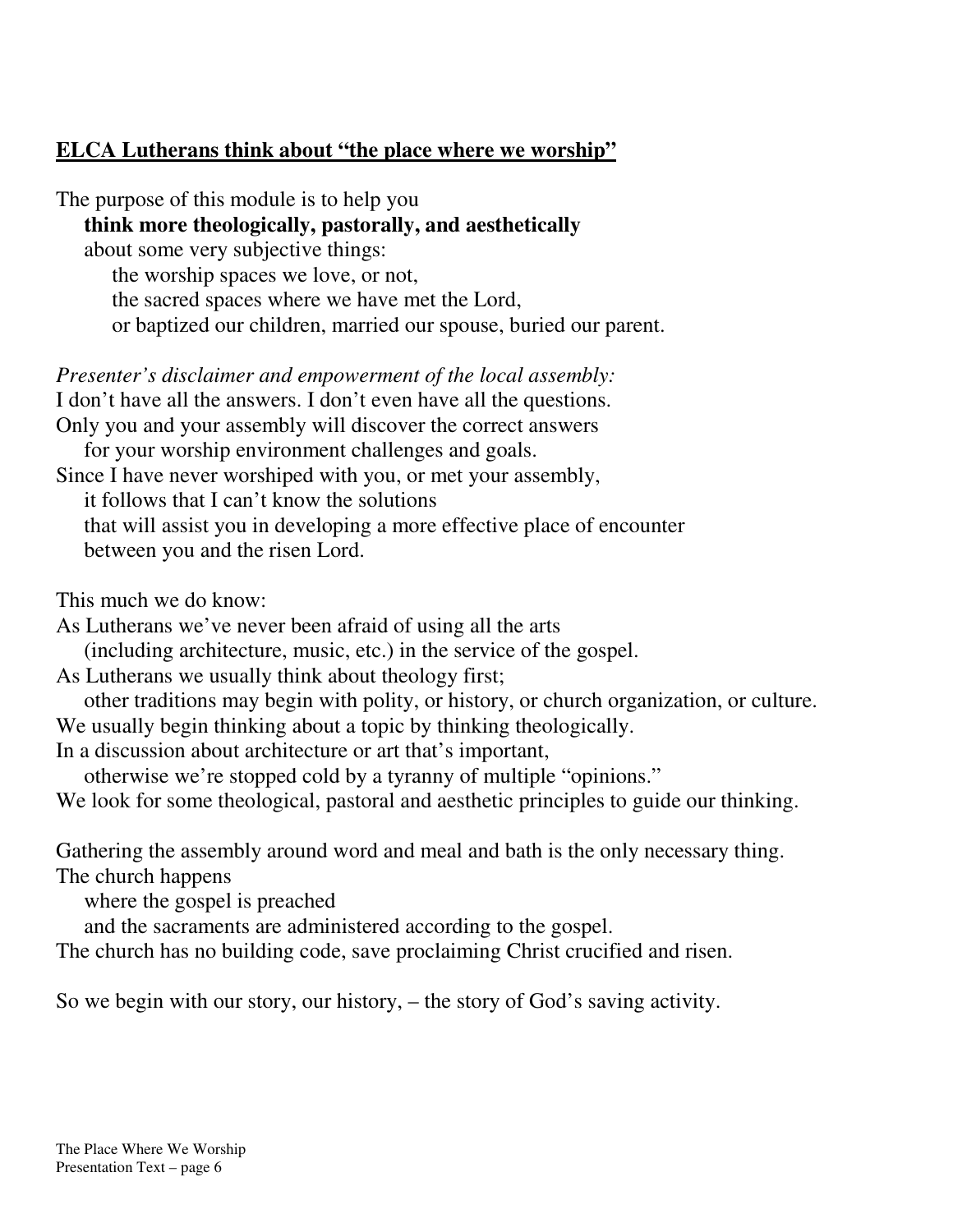#### **God acts – a brief history**

Our God is a God of history. God acts. God gathers a people. God makes a covenant. God creates a community. God lives in the midst of the assembly.

God acts.

God breaks into space. God breaks into time.

This was true for Israel:

God took a specific nomadic people at a specific time and place to be his own. Israel celebrated the saving activity of God in space first.

As a nomadic people, when Israel encountered a place where God had delivered them in the past, they paused, remembered the story, and perhaps stacked up a pile of rocks, an *ebenezer*, a remembrance.

*Presenter: Here is a hymn and scripture reference for* ebenezer*:*

(*ELW HYMN 807: Come thou Fount of every blessing… I will raise my ebenezer*) Then Samuel took a stone and set it up between Mizpah and Jeshanah, and named it Ebenezer; for he said, "Thus far the LORD has helped us." So the Philistines were subdued and did not again enter the *territory of Israel; the hand of the LORD was against the Philistines all the days of Samuel. The towns that the Philistines had taken from Israel were restored to Israel, from Ekron to Gath; and Israel recovered their territory from the hand of the Philistines. There was peace also between Israel and the Amorites. (1 Samuel 7:12-14 NRSV)*

Eventually Israel's nomadic period ended.

They entered the land.

They got a king like other nations.

They built a temple to replace God's nomadic tabernacle tent.

And they began to celebrate God's saving activity – not in space – but in time.

And an annual calendar of celebrations evolved

to replace the wanderings to the holy places.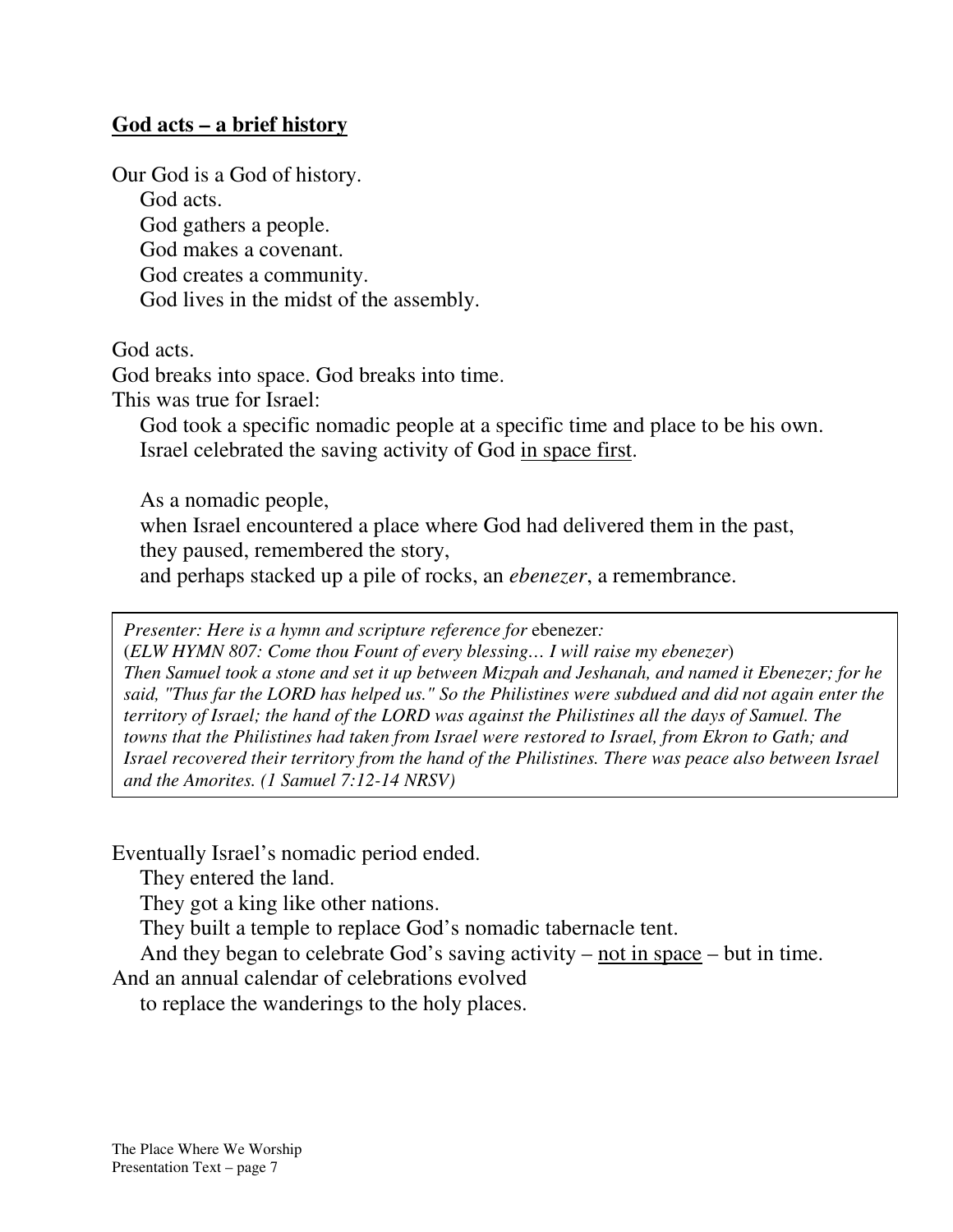God breaks into space. God breaks into time. This was true for the crowds, and the disciples, and the early church. The early church visited the places of Jesus' miracles and saving activity. Churches evolved in pilgrimage locations. Churches evolved near the graves of beloved leaders

in whom they had encountered Christ.

*DIGGING DEEPER – Church architectural history*

*(See* A Place of Encounter*, chapter 3 "Encountering God through the Ages: A Brief History" for more.)*

*Synagogues (on Friday) were the original meeting places of Jewish Christians for the synax or hearing, preaching, teaching of the Hebrew Bible.*

*Christians then also gathered on the Lord's Day (on Sunday) to remember Jesus' resurrection and share in his supper.*

*As non-Jews joined the communities, and Jewish Christians felt excluded from synagogue worship, the WORD and MEAL were combined and observed on the Lord's Day (Sunday).*

*The first Christian assemblies were held in the largest homes of the community members. After 312 AD (Peace of Constantine legalized Christianity) Christian communities could purchase these buildings. (And begin the first renovation projects). As communities grew, they searched out other bigger buildings to rent or purchase. In the Western tradition that building was the Roman "basilica" – a secular, rectangular, multi-purpose building with lots of light and an apse (semicircular addition) at one end. This model was the basis for purpose-built church buildings that evolved a cross form and moved through the Romanesque, Gothic, and Baroque periods. In the Modern period, a return is being made to a unified floor plan.*

God breaks into space. God breaks into time.

This is true for us, as we have heard in the stories you shared in our introduction. We meet God in space and in time.

God breaks into space…

We are creatures and in God's creation, created good.

God breaks into the creation in Jesus Christ

- in the incarnation [in-flesh-ment] of God among us.
- This further hallows all of creation.

As God desires to communicate with us creatures,

God uses the materials of the creation to do so – water, bread, wine, flesh, word.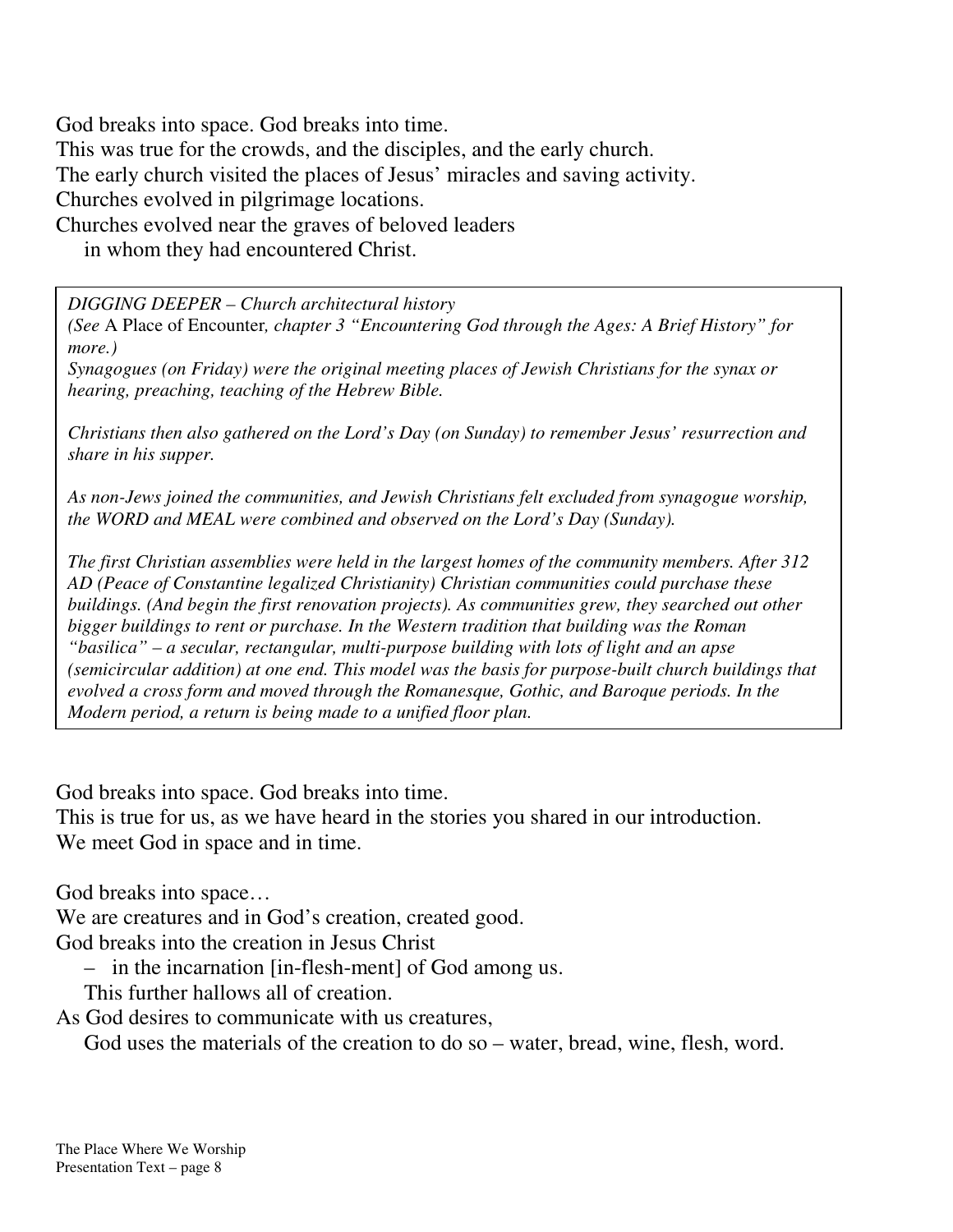Professor Craig Satterlee (Professor at the Lutheran School of Theology at Chicago) has said that Jesus says to us in effect: If you want to find me in a hurry, its bread, wine, water, word and in the assembly of my people… that's where I'll be.

God breaks into space…into a place of encounter.

Now let's look at the place where we worship from the formational and evangelical perspective.

# **FOUNDATIONAL CONCEPTS**

## **The arts form us**

Art shapes faith, whether or not the intention is to proclaim the gospel. The architectural and building arts shape worship space. And worship space forms and shapes Christians. It is here, in the space of creation, in the materials of creation, where we meet God. We form our spaces and then our spaces form us. (For good or for ill.)

Architect Frank Lloyd Wright said this about houses,

but it applies to houses of worship too:

"Every house is a missionary.

Space that is transformative changes the people who live there.

Every house is a missionary.

I don't build a house without predicting the end of the present social order."

On rededicating the House of Commons, Winston Churchill said: "We shape our spaces and then they shape us."

In the book, Where We Worship, retired Professor Walter Huffman (retired professor at Trinity Lutheran Seminary) says:

"The shape of the worship environment will shape the faith of the next generation."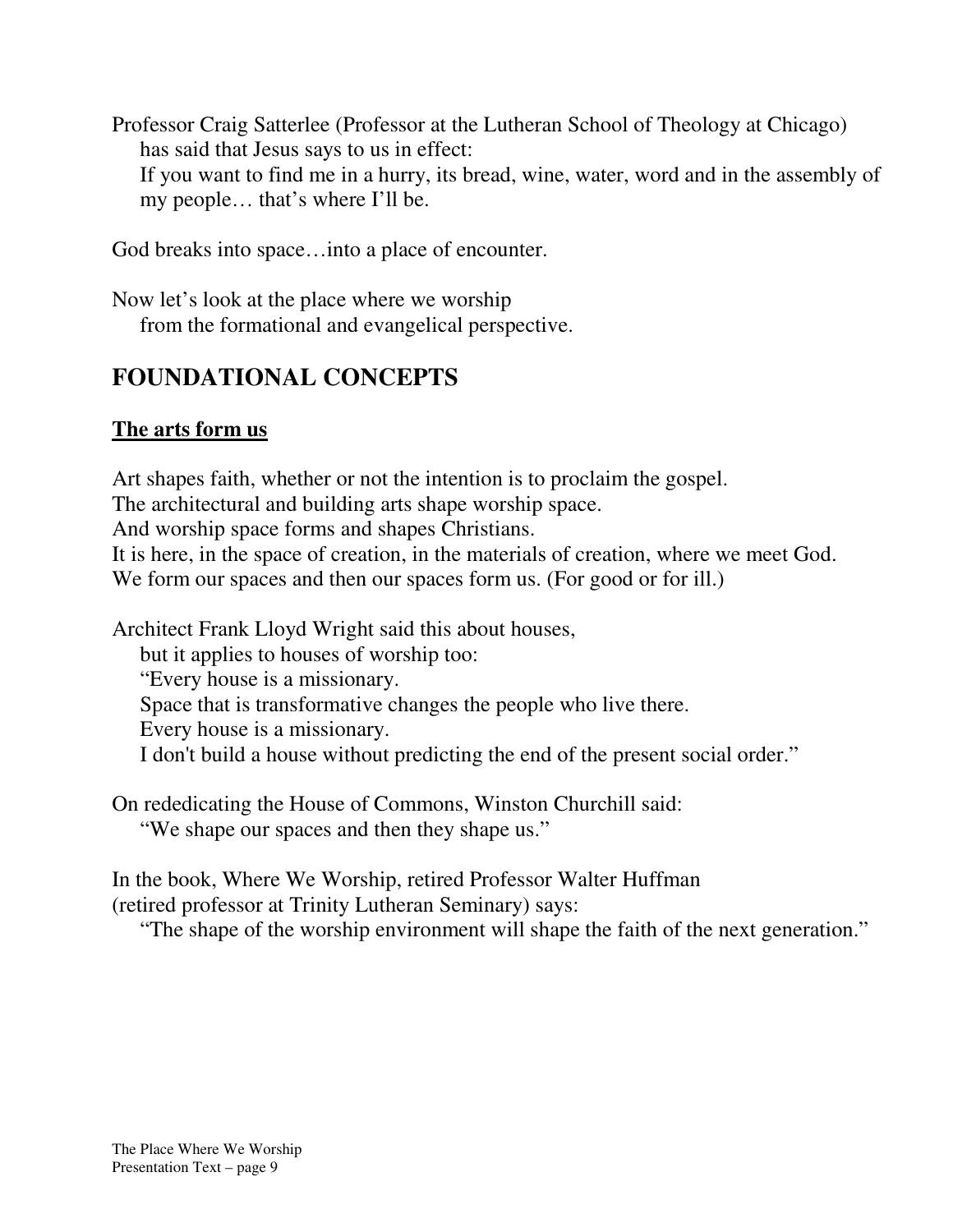## **Evangelical arts**

Some Protestants abandoned the arts at the Reformation, but as evangelical Christians, Lutherans use all the arts to proclaim the gospel and facilitate an encounter with the risen Lord.

In Luther's day the emerging art form was the printing press.

In our day the emerging art form is electronic media visual art. Lutherans use the arts as servants:

- to enhance those places of encounter
- to proclaim the gospel with more of the senses
- to foster participation
- to form faith

Evangelical art and environment seek to facilitate an encounter. Evangelical art and environment seek to make Christ known.

*Presenter: this is a good visual for a flip chart. Arts work in partnership with words to proclaim the gospel.*



*Reflection/Discussion on the formational nature of art: Break into small groups for discussion:*

Based on what we just talked about, discuss how your faith has been shaped by a particular building, image, or even a Sunday School or Bible illustration.

*Presenter: To begin, have a brief story prepared to illustrate how an image or building has shaped your faith – for example, an image in a stained glass window that to this day colors your perception of a particular Bible story.*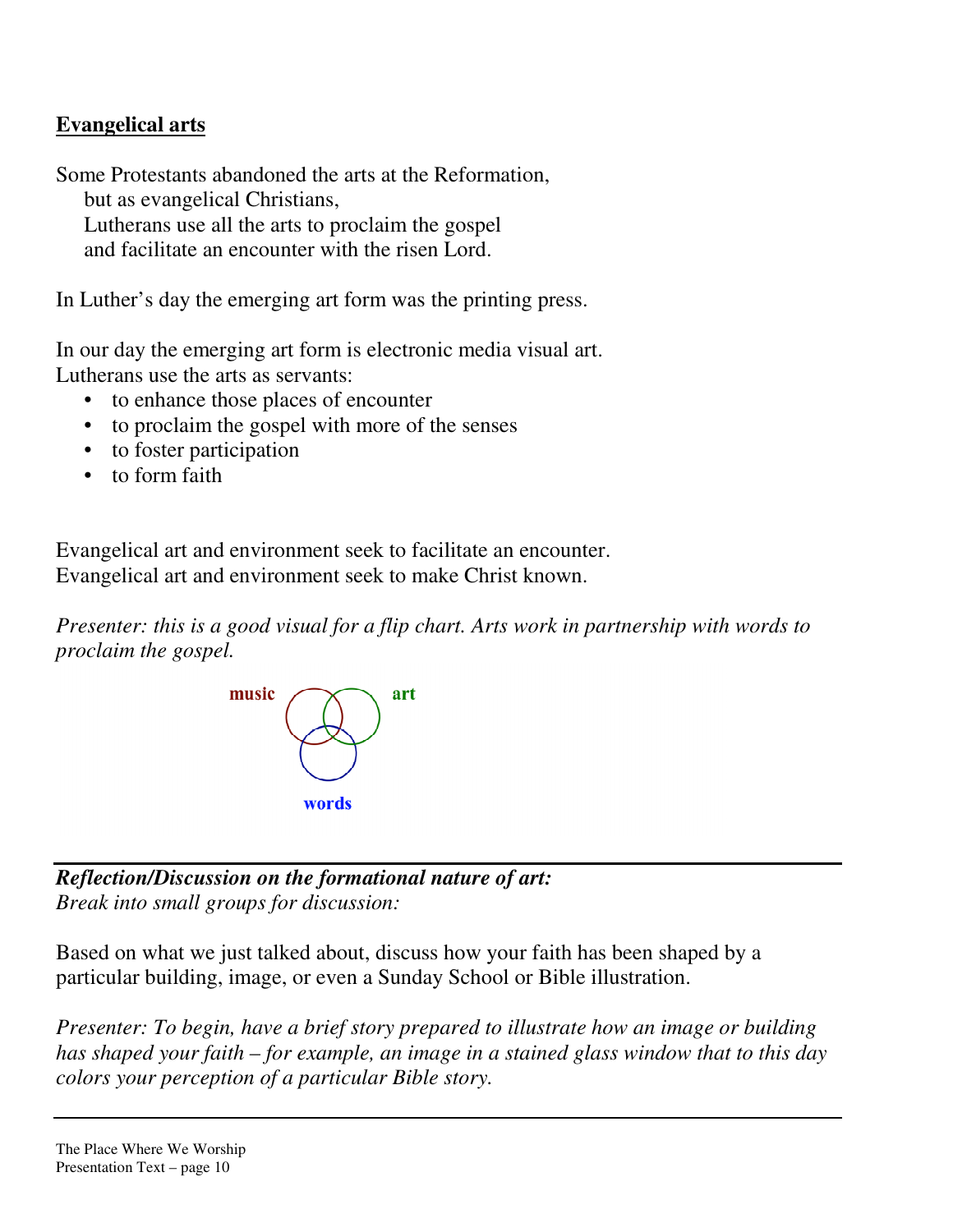So, we have seen that sacred space is always formational, and can be evangelical. Because worship space is formational, for good or for ill,

worship leaders are wise to always consider

how their spaces are shaping their assemblies,

and conversely, how their understandings of being church shape their spaces.

#### **Everything begins with Assembly**

Everything begins with the assembly.

Martin Luther wrote:

"Any one who is to find Christ must first find the Church… Whoever wishes to know something about Christ must not trust to himself, nor by the help of his own reason build a bridge of his own to heaven, but must go to the Church, must visit it, and make inquiry. Now the Church is not wood and stone, but the company of people who believe in Christ…" (Luther's Works Vol.10, 162.)

Paul says:

"Now you are the body of Christ and individually members of it." 1 Corinthians 12:27

Teresa of Avila says: "Christ has no body now on earth but yours; No hands but yours; No feet but yours; Yours are the eyes through which to look out Christ's compassion on the world; Yours are the feet with which he is to go about doing good; Yours are the hands with which he is to bless folk now."

The assembly is the primary symbol of Christ in the place where we worship. The assembly is the living breathing Body of Christ in the world. Jesus gave us his body so we could become his body. The assembly gathers around Jesus in Word, Meal/Supper, Bath/Baptism. Principles for Worship in the section about worship space (S-4) states:

"The body of Christ gathered in prayer hallows the space used for worship."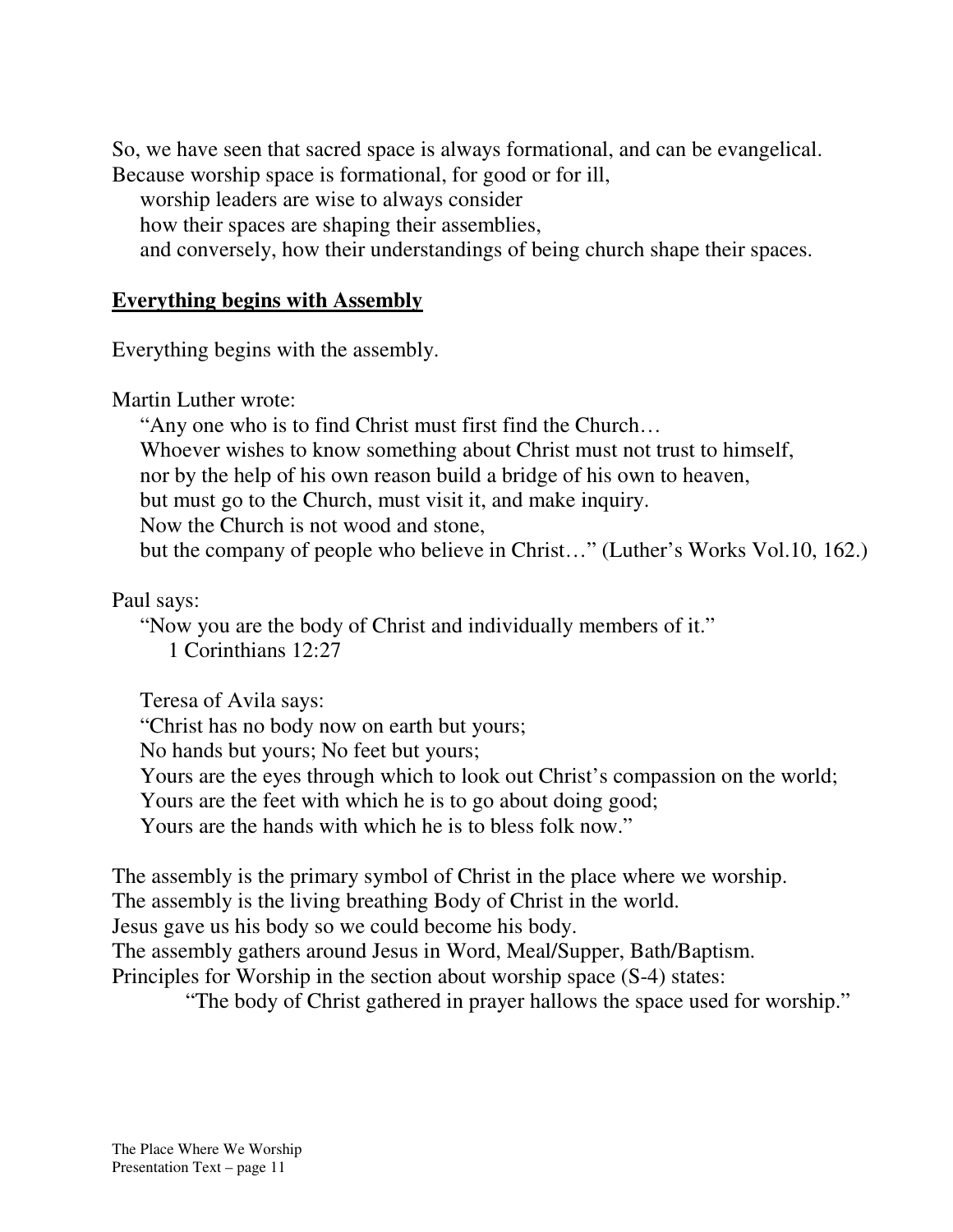#### *Reflection/Discussion Gather in small groups to discuss:*

How does the architecture of our congregations honor and proclaim this statement: "The body of Christ gathered in prayer hallows the space used for worship"? Does the architecture of a specific worship space suggest something else is more important than the people gathered?

*After a time for discussion, invite the small groups report important points to the larger group.*

*DIGGING DEEPER: Domus dei vs Domus ecclesiae (Presenter: See A Place of Encounter, pp. 64-65 for an illustration of this concept.)*

*Every church building lives on a continuum somewhere between being a "house of God" and a "house of the Church" (God's people). Does your church keep the world out with many steps,* stained glass, and generate a sense of awe? Does it have a strong sense of transcendence? If so, it *tends toward "house of God." Does your church tend to invite the world in with easy access, open clear windows, comfortable places to gather and be "church"? Does it have a sense of familiarity? If so, it tends toward "house of the Church."Every assembly decides where it is most comfortable along that continuum.What kind of holy space is your church building?*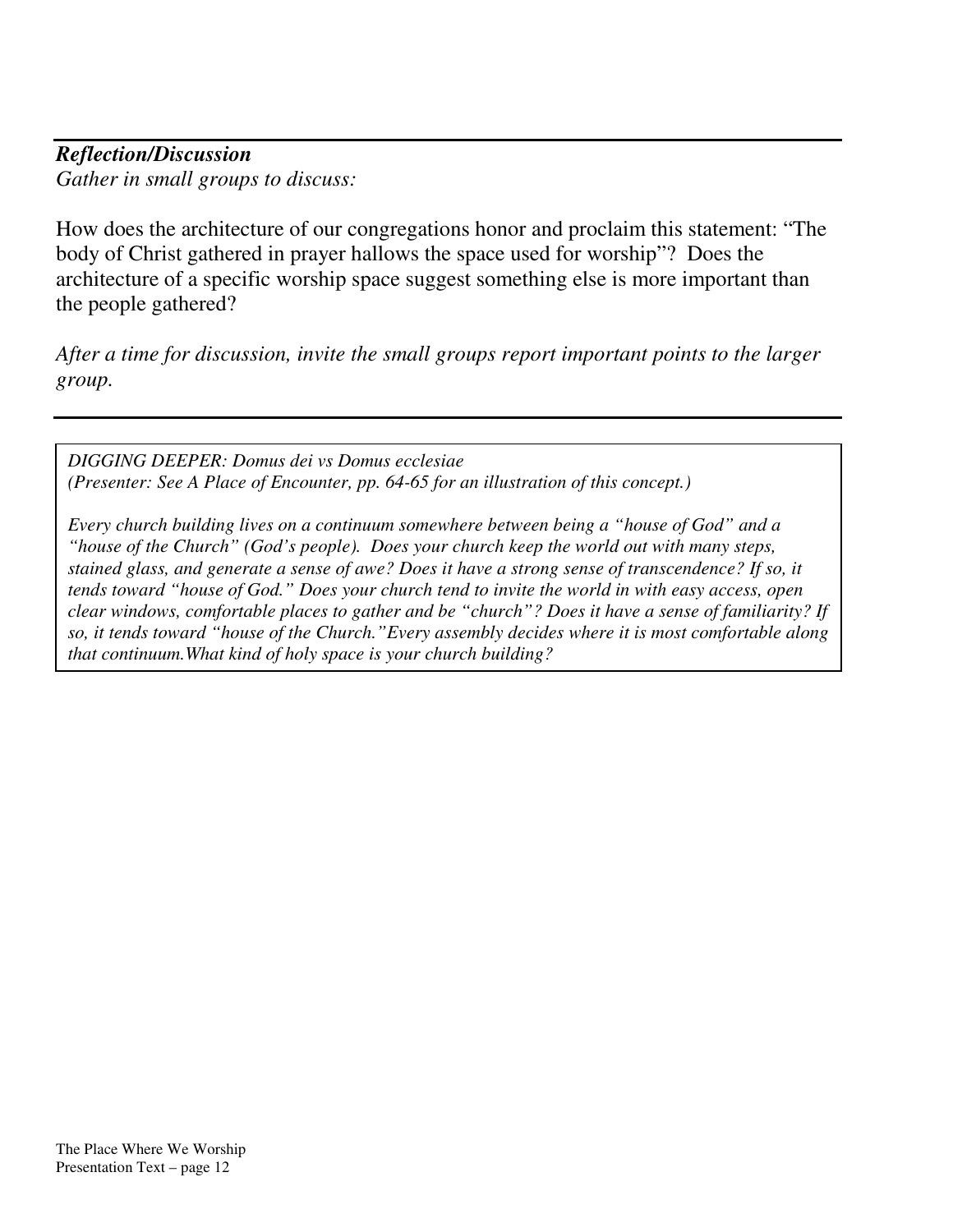#### **Unified space**

*Presenter: this is a good visual for a flip chart – in rough outline. (It could be prepared before the session.)*



Twentieth century church architecture and the reforms of the liturgical churches following the 1962 Roman Catholic Second Vatican Council mark a significant recent rethinking of the places were we worship.

For many communities and architects the ideal was no longer worship rooms that appear to have two levels of sacred-ness:

One level where the people gather, with modest finishes and appointments. (nave or audience)

And another level, usually a literally higher level,

where the "real" holy people are – the clergy or ministerium,

with elaborate finishes, and fine appointments.

(chancel or stage)

Unified spaces,

with basically a single level, a single quality of finish and appointments,

with the assembly gathered around the table,

lifts up the assembly as integral participants in the event and not simply observers.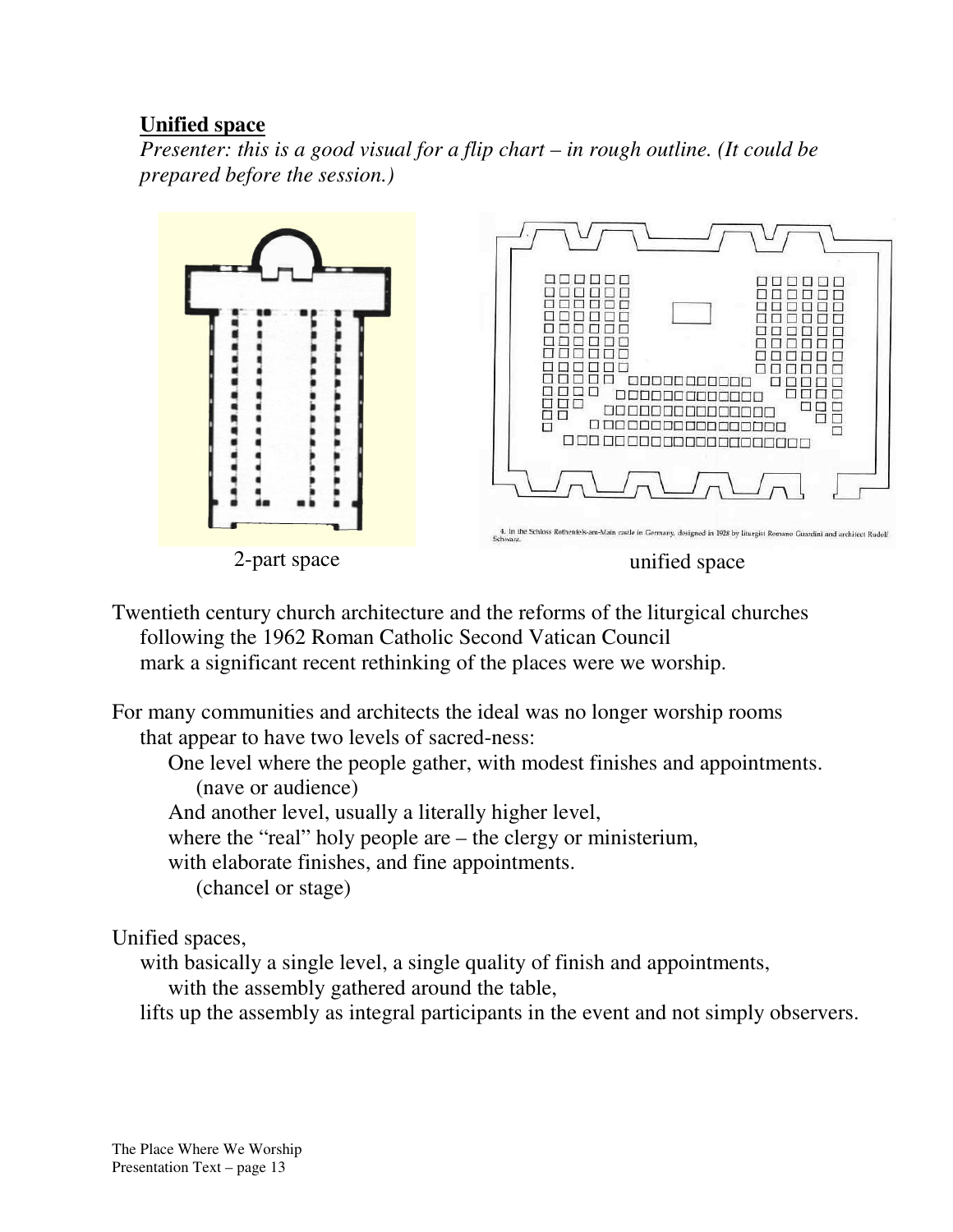#### *DIGGING DEEPER BACKGROUND*

*The unified space illustrated above is Guadini and Schwarz 1928 Schloss Rothenfels-am-Main castle in Germany, one of the first experiments of this kind. In the US, Lutheran Edward Sovik's "centrum" is a prominent example of this thinking.*

*Many of the new spaces being built today could be described as unified spaces, in the style of Guadini and Schwarz Edward Sovik. These spaces have a single level of sacrality, made that way, not by the presence of the pastor, nor of reserved bread and wine, nor because of an "eternal light." Rather, their sacredness stems from the presence of the people of God. The place looks, should look, and is incomplete without the people.*

*As confirmation or Sunday School students, we learned words like chancel for that place where the action was, that holy of holies where we helped the pastor serve and went for Communion. This understanding, together with those fences or rails are remnants from times-gone-by when the rest of the building might be the town hall in effect, like the common areas of our local mall, hosting meetings, serving bartering merchants and farmers. Animals for trade might be present. In the medieval period, where much of our church architecture assumptions were formed, people were bringing their dogs and falcons with them to church. The space was appointed to accommodate (or exclude) all this activity. And like our attics and basements, all that stuff is still with us.*

The language used to describe a two-part space was often "chancel" and "nave" (with attending narthex, sacristy, porch, etc.).

Today,

as we think about evangelical worship space in a unified way that honors the assembly, old language that speaks of two levels is not helpful.

Rather, we seek to develop places of encounter with the holy within a unified space. Our language changes to talk about

"places of encounter" or "places of liturgical action."

## **Places of encounter**

Christ is present as the living Word of God:

in the assembly gathered

in the word proclaimed and preached

in the meal of Holy Communion and

in the bath of Holy Baptism.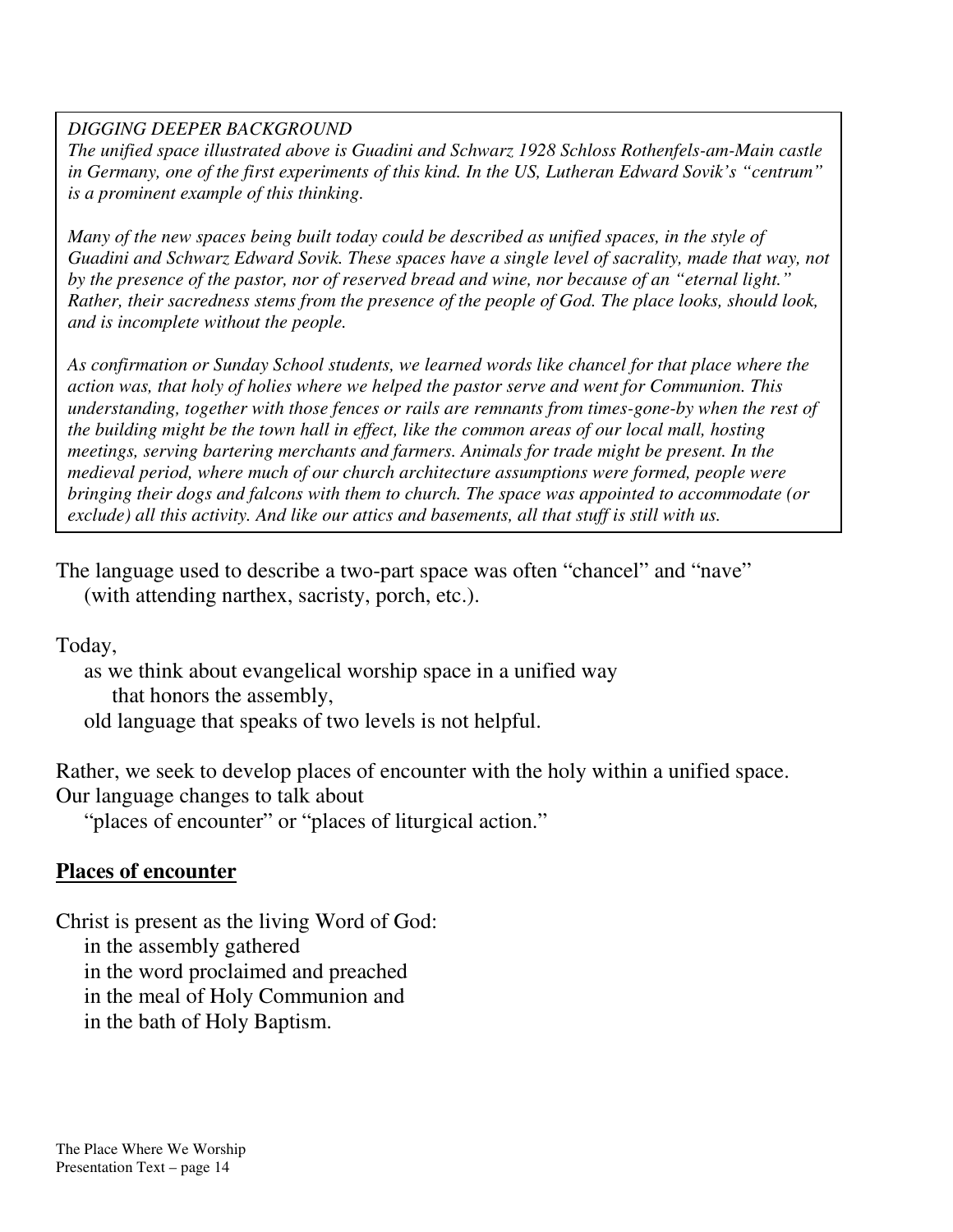Language is emerging for these places where we have come to expect to meet Christ. In *Principles for Worship* the centers of liturgical action are identified in principle S-7: "The assembly space includes primary centers for the celebration of the word of God and the sacraments, secondary areas that facilitate the roles of all the leaders, and other spaces that complement the requirements of communal worship."

From this we may infer four primary centers of liturgical action:

assembly, word, meal, and bath.

Thus:

A place of the Assembly A place of the Bath/Font/Baptism A place of the Word A place of the Meal

We're talking about more than furniture here. We're talking about places of activity, places where we encounter God.

In the assembly we meet God in the assembly of God's people.

In Holy Baptism we meet God in the water and word.

In Proclamation we meet God in the word proclaimed in our hearing, in our midst.

In Holy Communion we meet God in the bread, wine and word.

Notice that at each center the primary symbols are not the furnishings.

The primary symbols, which receive pride of place are God's people, water, book, and bread & wine.

In the discussion to come, we will look at these Centers of Liturgical Action in detail.

*DIGGING DEEPER BACKGROUND:*

*By way of contrast, Roman Catholics might count word, meal, font, and presider's chair. Other Protestants might not include the chair but the musicians or a place for prayer instead.*

*Presenter: possible BREAK here. Distribute handout (Centers of Liturgical Action chart) here or after break.*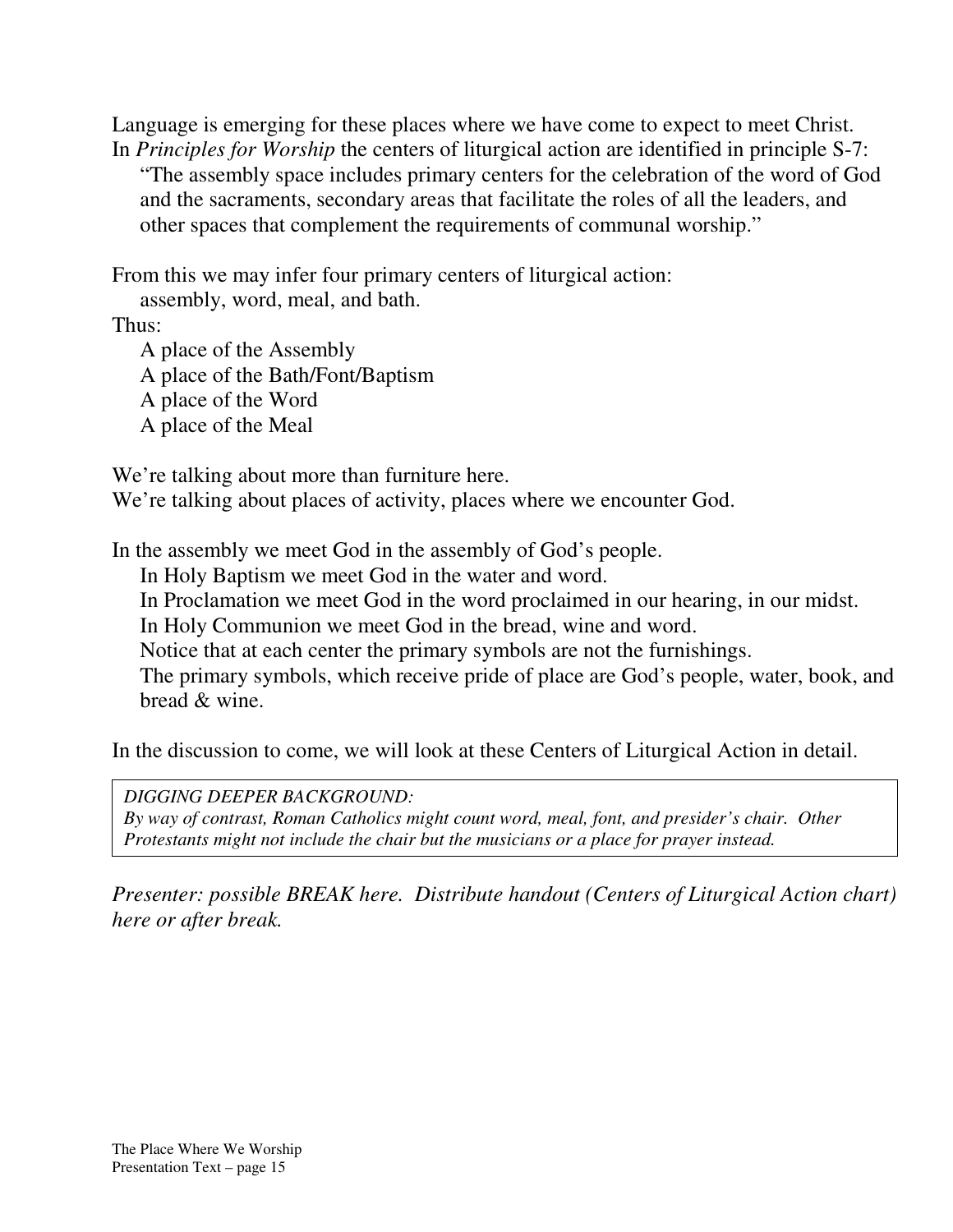# **CENTERS OF LITURGICAL ACTION**

*Presenter: After a break, recap:* We've talked about theology. We've talked about history. We've seen that everything begins with the assembly. We've discovered the concept of a unified space. And we've set the table to look at these places of encounter, centers of liturgical action, the places were we worship and meet Jesus, in more detail. So let's dive in.

*Presenter: this is a good visual for a flip chart. Presenter: this is a handout.*

| action                       | <b>Centers of Liturgical Action</b><br>primary symbol | furnishings      |
|------------------------------|-------------------------------------------------------|------------------|
| <b>Place of the Assembly</b> |                                                       |                  |
| <b>Body of Christ</b>        | people                                                | (flexible space) |
| <b>Place of the Bath</b>     |                                                       |                  |
| baptism                      | water                                                 | (font)           |
| <b>Place of the Word</b>     |                                                       |                  |
| proclamation                 | book                                                  | (ambo)           |
|                              | (lectionary/Bible)                                    |                  |
| <b>Place of the Meal</b>     |                                                       |                  |
| communion                    | bread & wine                                          | (altar table)    |
|                              |                                                       |                  |

#### **Place of the Assembly**

We meet God in the assembly:

in the warmth of a worshiper's greeting of peace,

in the promise of absolution,

in a song sung as we breathe as one body.

in the charity and love and comfort of the neighbor.

This is the Body of Christ.

This is where the presence of Christ is found.

The assembly is the primary symbol of Christ,

the primary icon of Christ in the room because the assembly embodies Christ.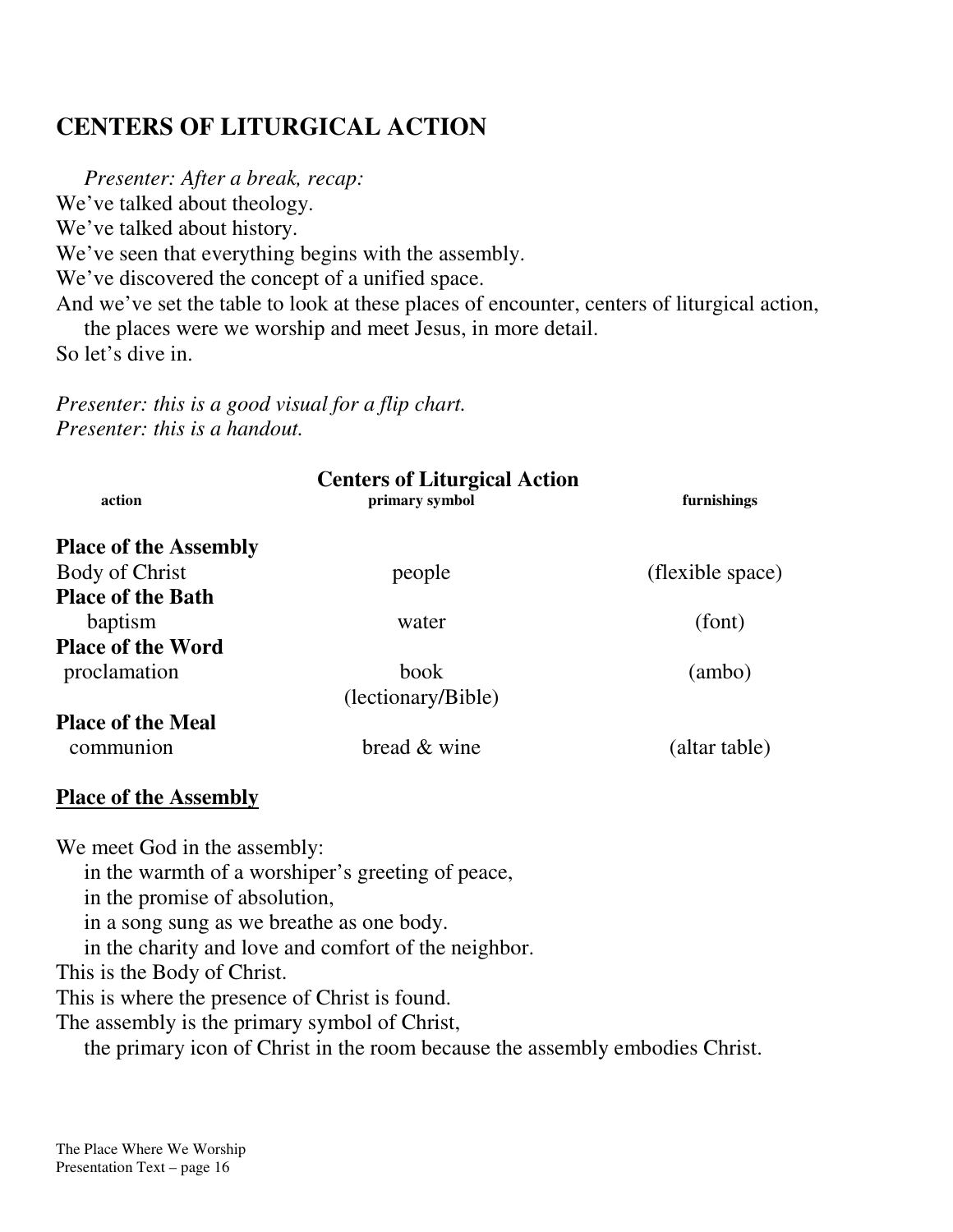Just as sometimes we dress up and adorn ourselves for special occasions, so we adorn the space in which we worship.

Without careful attention we find ourselves stuck

in the old two-part spaces of chancel and nave.

We remember to adorn the chancel,

but without careful attention we may neglect the place of the assembly. Or we can forget that the place of the assembly is movable and flexible.

Could we possibly move the entire assembly from encounter to encounter, for they "would see Jesus" (John 12.21)?

Alternatively, move other centers of activity into the midst of the assembly. For example,

move the place of the word, into the midst of the people, carve out the place of the bath from the midst of the people,

or arrange the assembly so they are literally gathered around the table.

In our renewal of worship space,

We work to minimize the perception of stage and audience

or the perception that different parts of the room are more sacred than others. Do not create a "holy of holies."

Consider the place of the assembly

when adding temporary, seasonal art and environments.

Eliminate as many artificial divides as possible:

unnecessary changes in level, fences, screens, and rails.

This is a gradual process of renewal that we began in the 16<sup>th</sup> century Reformation, and we're still working on it!

Break up the illusion of assembly out there and word, meal, and bath up here.

Avoid paint or color schemes or floor and wall treatments

that separate the room into two parts:

the place of the assembly from a place of word, meal, and bath.

Individual centers of encounter may have unique floor or wall treatments,

but only as they define a space in relation to the assembly.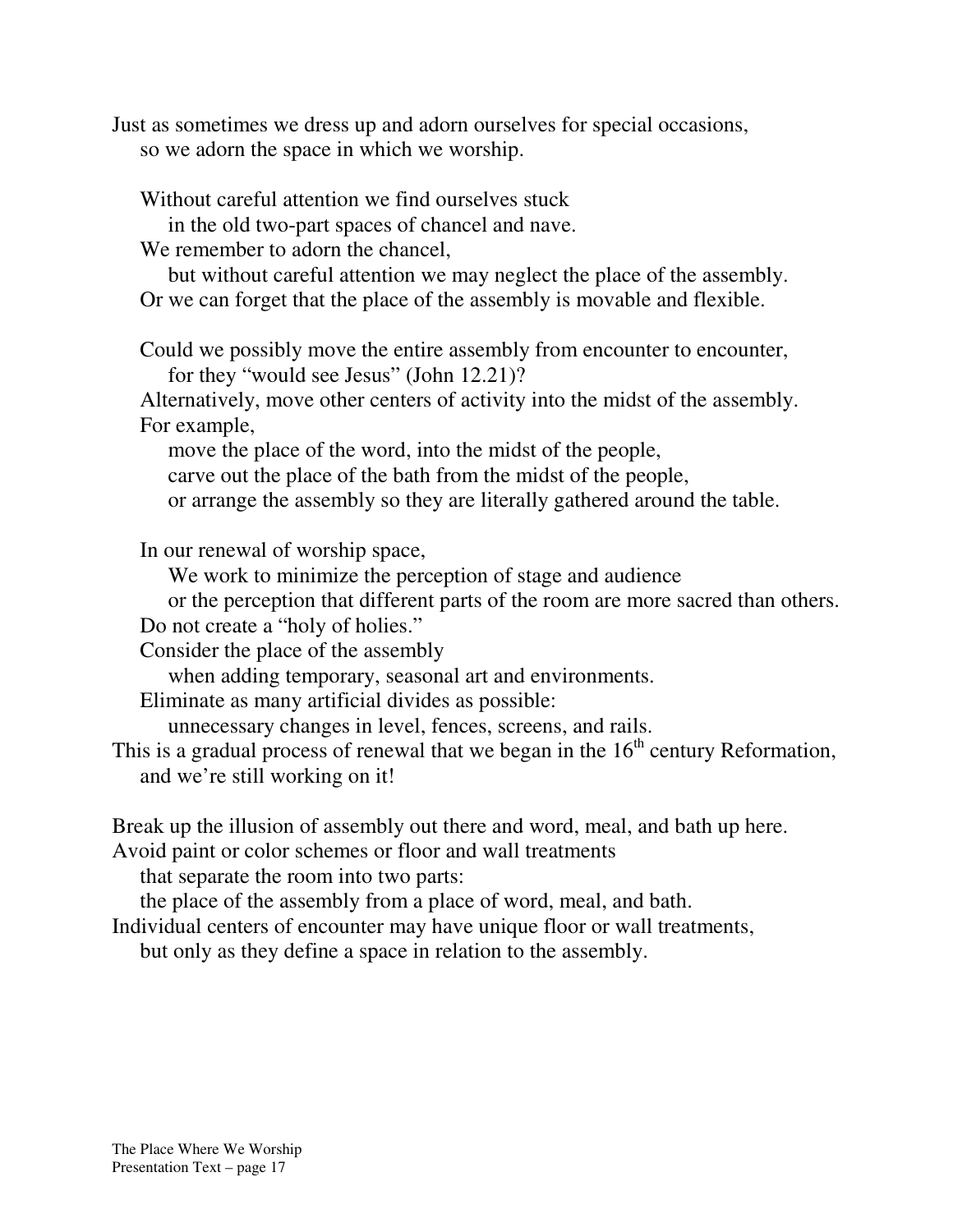## *Reflection/Discussion Gather in small groups for discussion:*

What it would take for the worshipers in your congregation to realize they are the primary ministers in the place where they worship?

*After a time for discussion, invite the small groups report important points to the larger group.*

#### *DIGGING DEEPER*

*Imagine an assembly space with a linoleum floor and painted cinderblock walls adjacent to a red* carpeted platform with a pulpit, lectern, font and an altar or two all behind a fence, this area more *elaborately adorned with red brick walls or wainscoting. This model is not ideal. It creates a stage and a room of observers, not participants in a communal event. It suggests what happens on the platform makes it a more holy place, and the difference in quality of materials suggests the platform participants are more valuable than the assembly participants.*

Seek to create a unified space, in which places of encounter are distinct but not separate. Perhaps the platform with the red carpet could define a single place of the word. A stone floor with a rough (non*slip) finish and a skylight might define the place of the bath. Hardwood flooring might define the place of the meal. All these are "islands" or "oasis" within the linoleum covered place of the assembly.*

*When preparing seasonal environments for worship we need to do better than pew-end candlesticks to adorn the place of the assembly. Because of a tendency toward entertainment and stage/theatrical models, most plans usually end up with all the elaborations "in the front." This arrangement does* not respect the assembly. The situation gets even worse when the stuff in the chancel is also in the *way of the liturgy. Elaborately circuitous routes around poinsettias required of communion ministers on Christmas Eve to accommodate worship environment planners is not good!*

*Is all the liturgical action planned for the season anticipated by the environment committee? How do worship and rite planners advise the environment planners of the spatial needs of the rites?*

*HISTORICAL NOTE: Pews (or chairs) were not common in church buildings until the 1400's –* that's less than one third of our history that we've had furniture for the assembly – let alone nailed to *the floor!*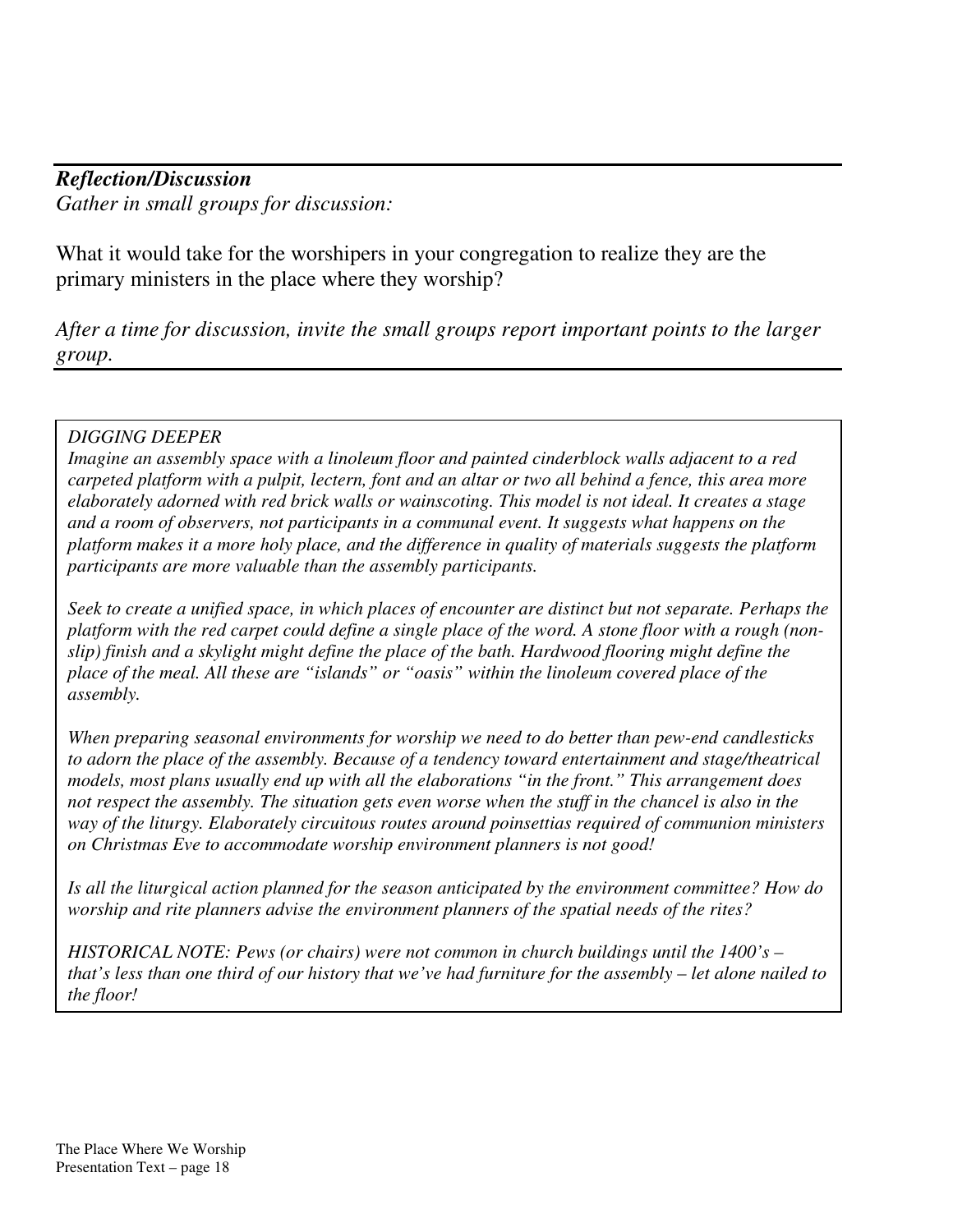#### **Place of the bath**

The Place Where We Worship Presentation Text – page 19 Don't you love those flume rides, with the little sign at the end of a long, hot wait that says, "You will get wet on this ride"? In any event, you will get wet on this ride called baptismal living! We meet God in the bath, in the water and the word. Water is needed for this encounter. Water is the primary symbol in this center, flowing water. Principles for Worship, principle S-8 notes: "The place and practices of baptism proclaim the church's faith. A generous space around flowing water reinforces the meaning of baptism for the assembly." It is surely true that "a little dab'll do ya," and that's the principle we rely upon in an emergency. But to fully grasp the power of this encounter abundant water is preferable: deep enough to drown in, plentiful enough to bathe us clean, abundant enough to quench our thirst, flowing enough to nourish the tree of life. This is the one liturgical center that might be best permanently installed, not only because waterworks are hard to move, but also because God is unmoving in fidelity to our baptismal covenants. If baptism can't go to the assembly the assembly will need to go to baptism, The assembly can gather around the place of baptism, or at least be able to see what happens there. They participate in this encounter. Don't you see them craning their necks at every baptism in your congregation? Aren't baptismal rites often the times when the assembly seems most alive? Minimally at the place of the bath, space must be provided to accommodate the baptismal party and include the assembly in some real way. A vessel of water is required. The place of the bath needs to be waterproof and water friendly.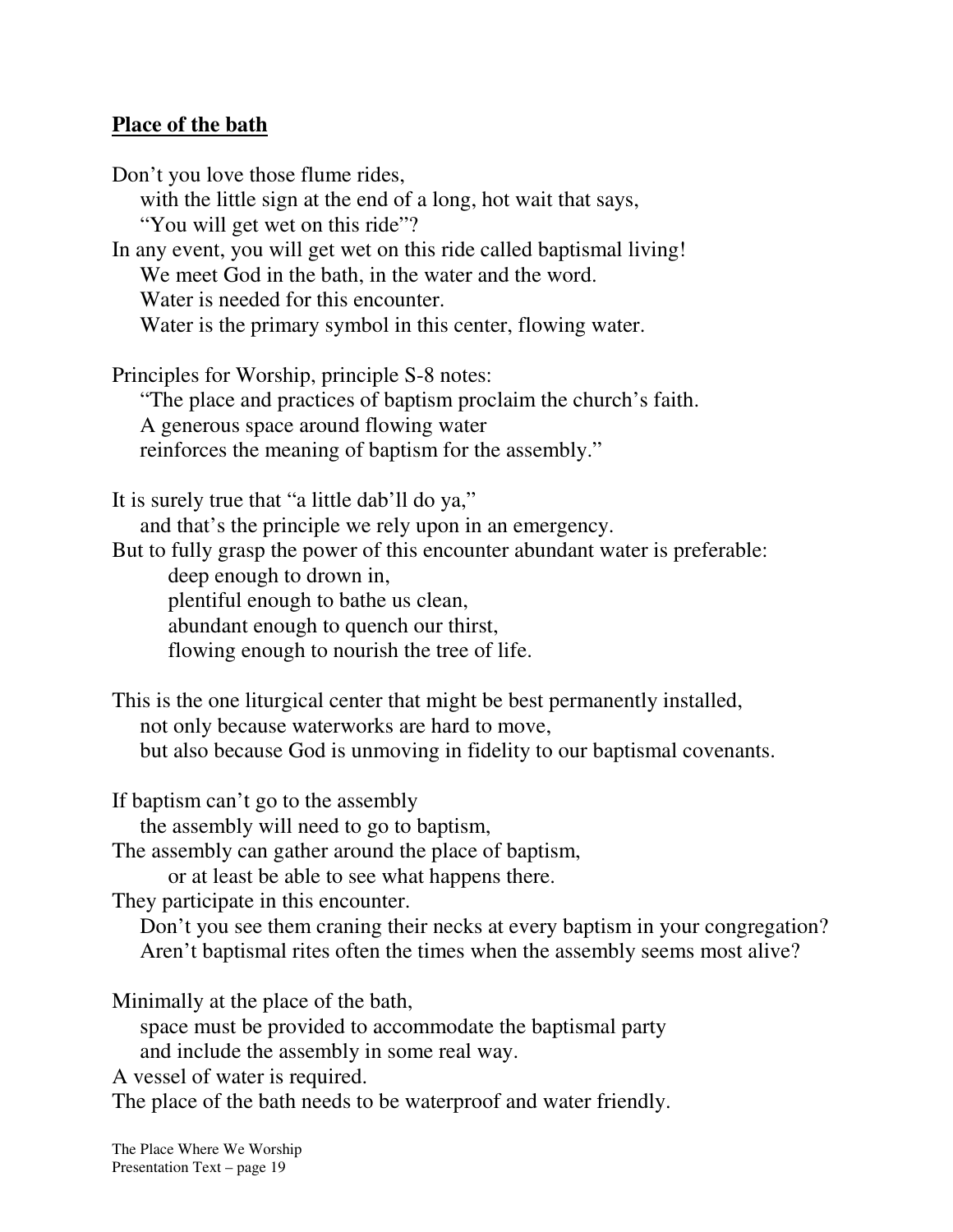A non-slip floor, nearby rooms for drying and changing, a paschal candle, an oasis of plants (that don't get in the way), tables for oil and candles, garments and certificates nearby. Proper lighting can further define this center of encounter,

together with art reflecting baptismal themes.

If this liturgical center is permanently installed, special care must be given to where it is located: certainly within easy access of the assembly, but then what? To their right or left, at the entrance behind them? In the gathering space? In their midst?

Placing the baptismal font near the entrance of the worship space is a powerful witness to this sacrament as our entrance into the community. The accessible font gives us encouragement to return to baptism regularly. We will return to the font many times after our baptism:

for confirmation, for reconciliation, for affirmation of baptism, as new members, upon taking on new ministries, for funerals and Easter Vigils, for an entire Lenten midweek worship series perhaps, and maybe even each week, to encounter again the water of life.

Imagine the many times we might want to gather at the font given generous space, a strong symbol in abundant water,

and an environment that suggests the fullness of the promises.

We will certainly encounter rich diversity in our practice here

as we work out what is right for each of our communities.

## *Reflection/Discussion*

*Gather in small groups for discussion:*

Where is your congregation's baptismal font located? What is striking about it? What might its location or physical features reveal about your congregation's understanding of baptism? What might these things communicate to a visitor?

*After a time for discussion, invite the small groups report important points to the larger group.*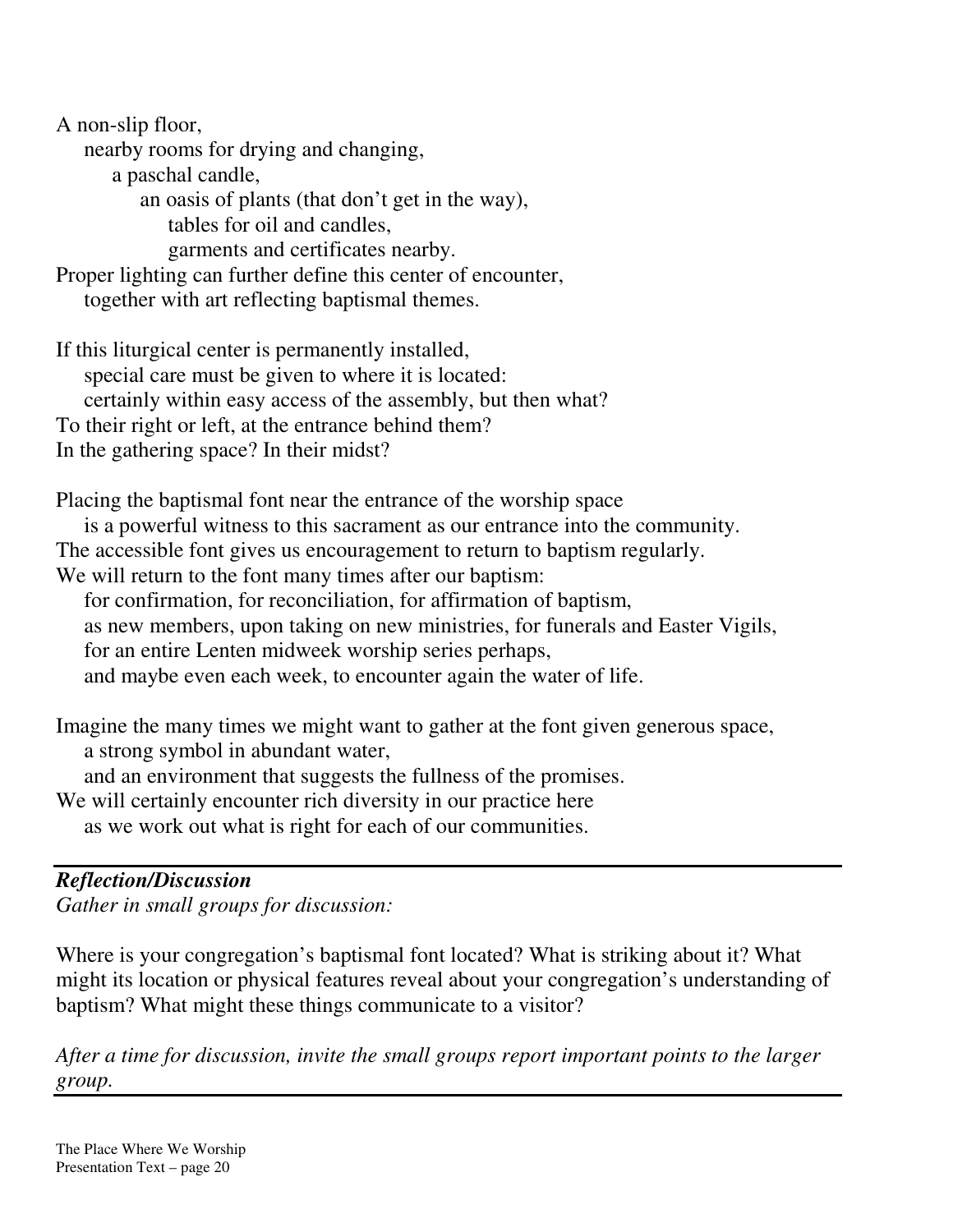#### *DIGGING DEEPER:*

*Large, abundant, permanent vessels for water are usually made of stone. Granite is the best material because it is not a porous stone. Abundant stone fonts can be considered in many shapes, both historical and allegorical: six sided, eight sided, four sided, round, oval, cruciform; washing tub, tomb shaped, womb shaped. Each shape suggests a baptismal image.*

*A large font with flowing water is a major and exciting undertaking for a congregation. Entire books* have been published about the process of preparing a congregation and a building for a font of with *the features described in Principles for Worship. (Consult the bibliography.)*

*Short of having this large permanent vessel of water, interim steps can be taken.*

*-First, fill the font that you have. The water is the symbol.*

*-Put the font where people can see it, touch it.*

*-Hide the lid! Take it off. Put it away. Get rid of it.*

*-Then, begin using more water in rites.*

*-Preach and teach about the abundance of holy baptism, using all the images for baptism: washing tub, womb, tomb, watering hole, oasis, river...*

*-Go to the font more often.*

*-Take field trips to both Roman Catholic and Baptist worship spaces that usually place the font in a prominent location..*

*-Experiment with creating a baptismal center of encounter with a temporary large vessel of water, during Lent for example.*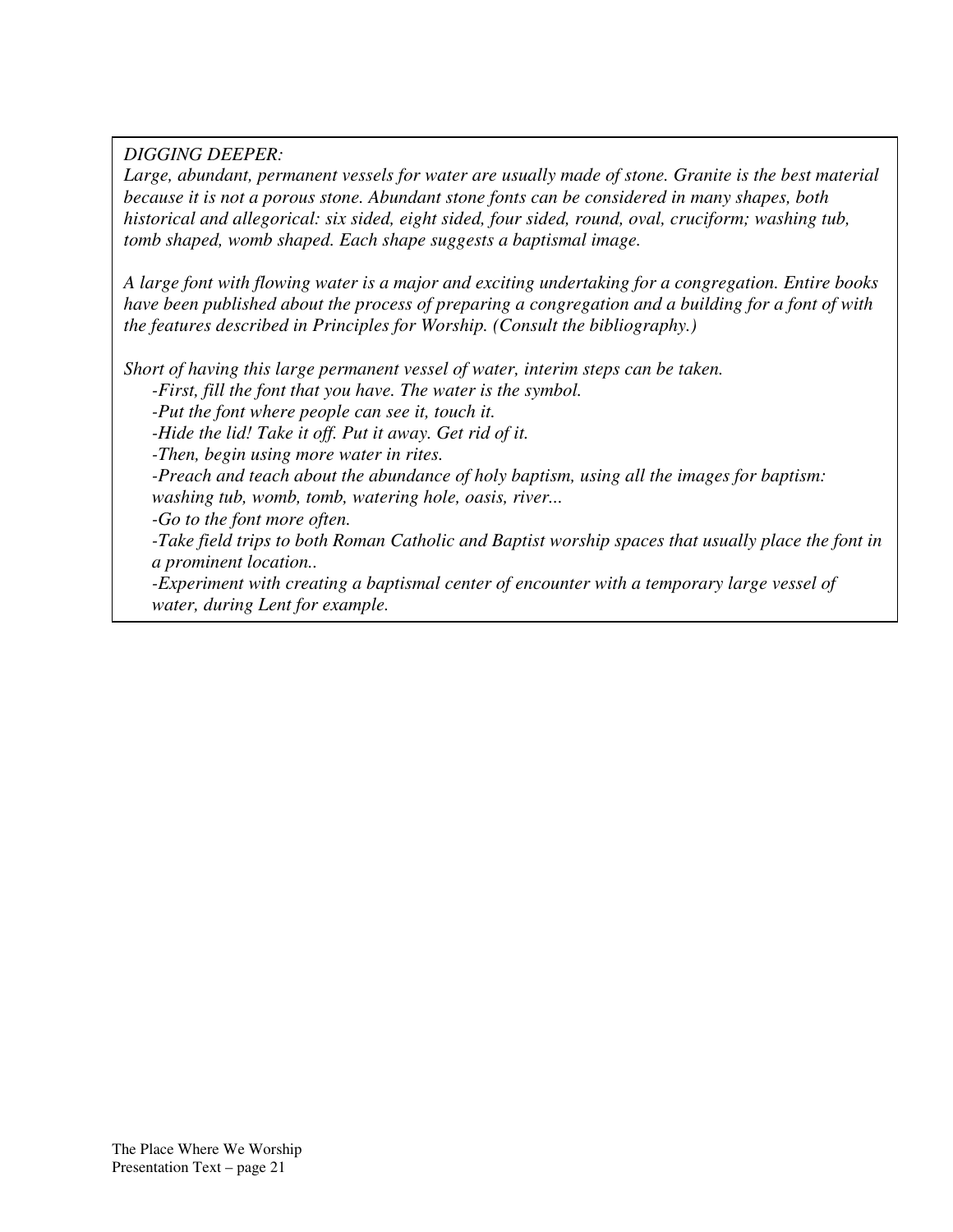#### **Place of the word**

From the assembly, to the font, to the word. "Sir [or Madame], we would see Jesus," (John 12.21; Lent 5B) is a classic bible verse to carve inside of pulpits to remind preachers of their task, of what the people of God are there for: to meet the Lord, for an encounter with Christ, to meet Jesus. We meet God in the word, proclaimed in our midst. The reader embodies the word as the Scriptures are proclaimed. The cantor, choir, and assembly embody the word as the psalm is sung. The preacher cracks open the word in the sermon, or more accurately, cracks us open to hear the word for our time. The primary symbol of this life-giving word is the book, the assembly's Bible or lectionary, large enough to be seen by all. The furniture on which it sits is a secondary symbol.

Principles for Worship states:

"Placing a Bible or lectionary on an ambo or pulpit brings to visible expression the presence and importance of the word of God."

All this activity is proclamation of the Word of God.

We make no distinction between a lay reader or the clergy embodying the word, and thus a single place of the word is desirable.

The words pulpit or lectern can be replaced by an older word,

Ambo: meaning a platform, reading desk, or podium, should we choose to use one. Lay and clergy embody the word of God there, each according to their gifts and callings.

This single center of encounter

may be defined by a platform, by an ambo,

by a unique floor treatment,

by lighting, by the presence of candles or floor torches

or a brazier of incense to honor the word,

by plants, textiles, and seasonal elaborations.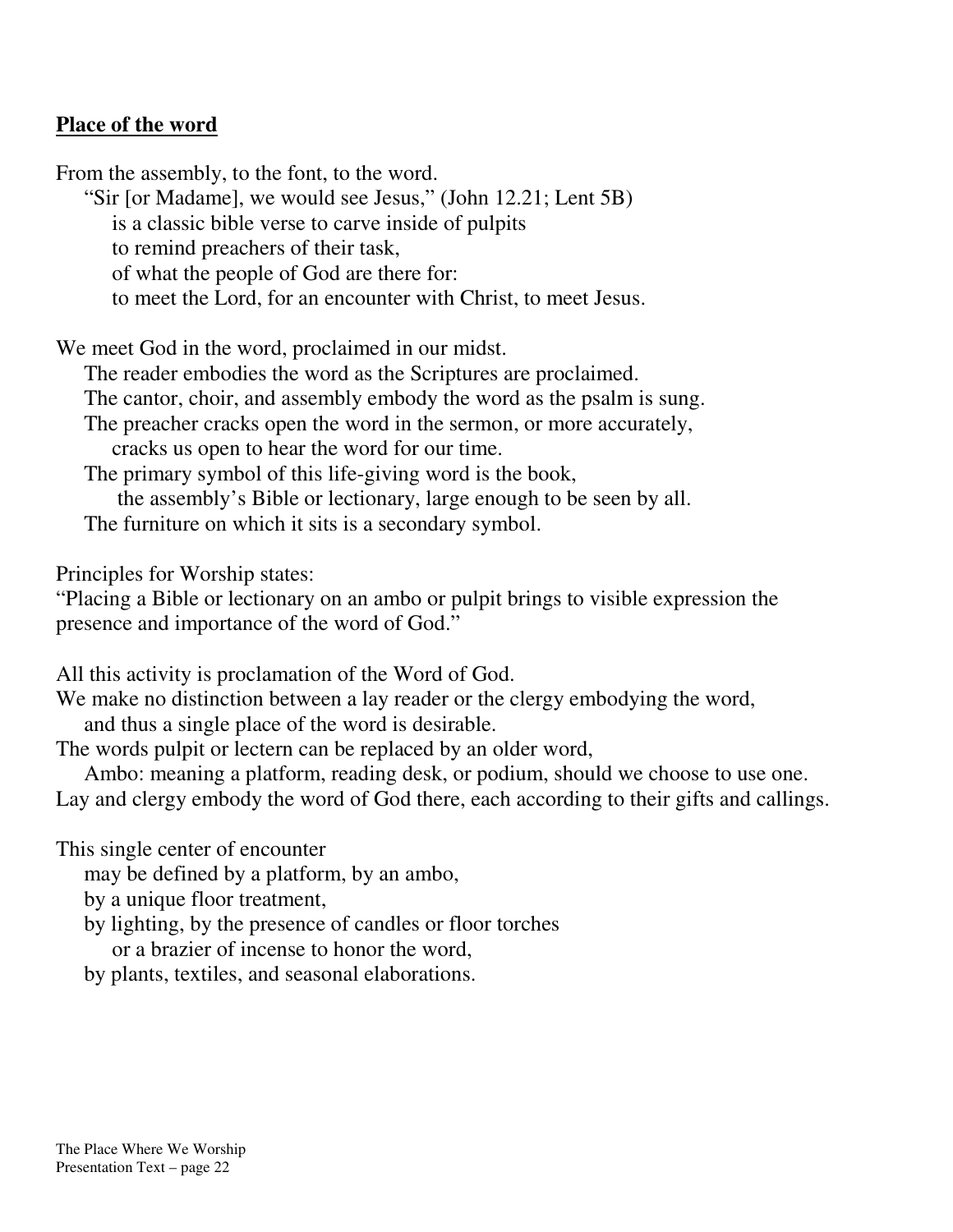This center of action may even move seasonally,

into the midst of the assembly for Christmas/Epiphany or for Easter for example. But wherever it is, it is from there that all the ministers of the word do their proclamation.

An ambo is best constructed of beautiful and natural materials to a human scale. It is the human who stands with the book who is embodying the word for us in worship. The ambo has a simple dignity that does not obscure the book or the minister of the word.

## *Reflection/Discussion Gather in small groups for discussion:*

Does your congregation have one or two (or more) places from which the word is proclaimed? (Consider both the public reading of scripture and preaching.) What conclusions do you draw from that practice? What conclusions might others who are not regularly part of your worshiping community draw from that practice?

*After a time for discussion, invite the small groups report important points to the larger group.*

*DIGGING DEEPER:*

Avoid an ambo that suggests it is the home of the emcee, maître d', talk show host, or entertainer. Some communities like an ambo designed to not only be a reading desk, but to also cradle the book in a way that it can be seen and honored by the assembly. The place of the word should be well lit for reader and assembly and have a clear line of sight to the entire assembly. It should be located in a *place where the reader is easily heard if acoustics are variable in the worship space.*

*The place of the word is probably the most flexible of the liturgical centers, and innovative communities find ways to make it speak. Explore ways that the community's Bible or lectionary can be honored here in this place of the book.*

*How does the place of the word serve for readings arranged for multiple voices? What about proclamation accompanied by audio or visual examples?*

*An integrated surface to receive projected images may be designed nearby, or designed into several locations where the word might travel.*

The processional cross might take up station over the shoulder of the preacher for the liturgy of the *word, reminding us all that it is Christ who is the true preacher, our word of life.*

The place of the word may take up a temporary place in the aisle, in the midst of the assembly, *surrounded by torch bearers, or a canopy of banners.*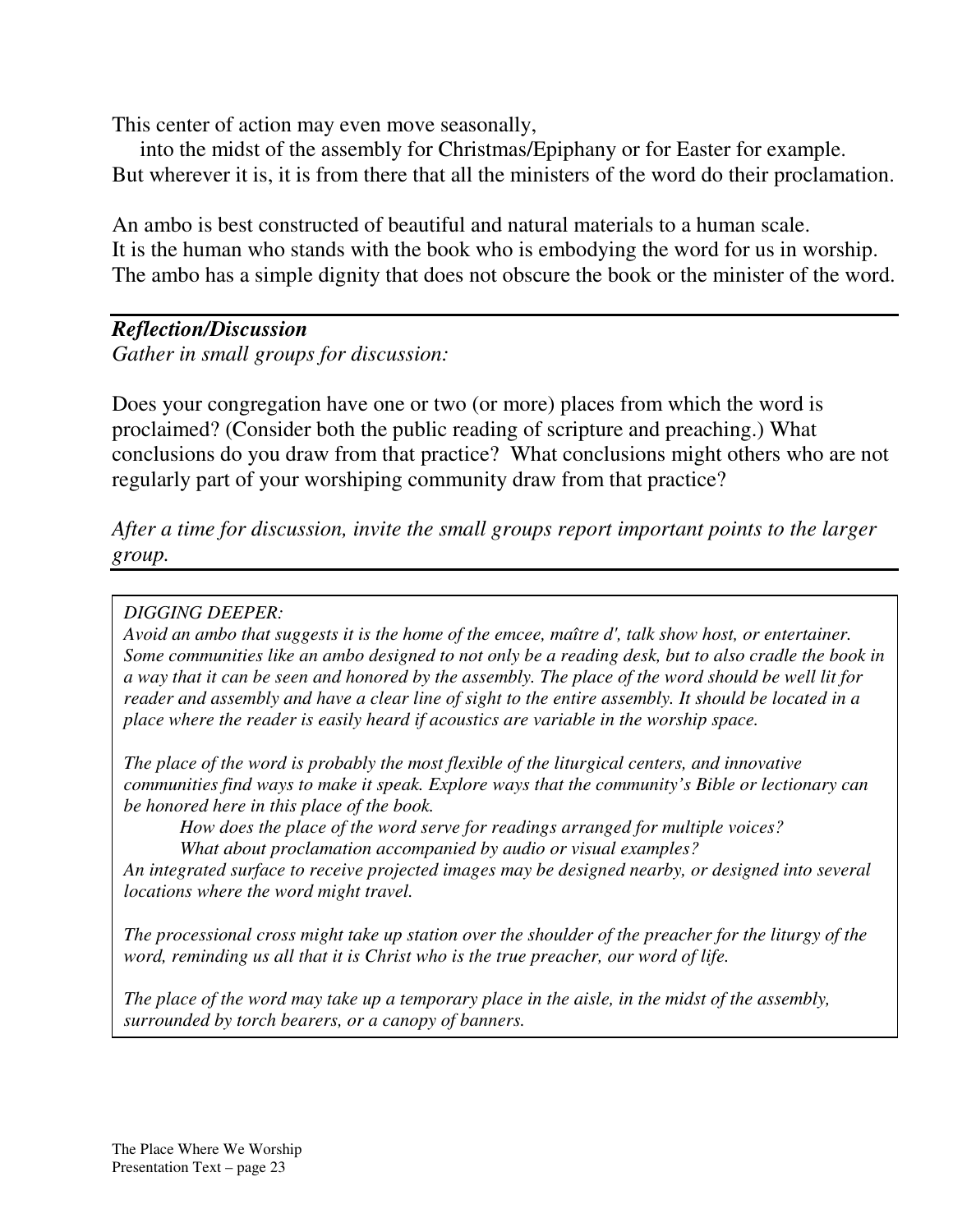## **Place of the meal**

Augustine said:

"Since you are the body of Christ and his members, it is your mystery that is placed on the Lord's table, it is your mystery that you receive.... Be what you see, and receive what you are."

We eat first with our eyes!

Think about Thanksgiving dinner, or Easter dinner, or Christmas dinner.

Why do we go to all the effort of setting a beautiful table,

of arranging food on our most beautiful plates and bowls, of garnishing the dishes? We eat first with our eyes!

We eagerly anticipate the good things to come.

"Taste and see that the Lord is good!"

This is Holy Communion, Lord's Supper, Last Supper, the Supper, Holy Supper, Eucharist, Great Thanksgiving, Meal, wedding banquet, feast of victory, foretaste of the feast to come, mass.

Principles for worship states (S-10),

"The table of our Lord Jesus Christ is set in the midst of the assembly."

We meet God in the meal, in the bread and wine and word. Bread and wine are the primary symbols.

The furniture is the secondary symbol.

That furniture is described as an altar-table in *Principles for Worship*.

That hyphenated word seeks to get at the many dimensions of Holy Communion:

It is here where our Lord offers himself to us,

for forgiveness of sin and for our salvation, to make us one with him.

It is here where he seeks us out.

But it is also here around the altar-table that we share in the meal, the Lord's Supper.

It is in this place where the body of Christ appears, re-membered each week,

as the gathered assembly, and as bread and wine.

In all these ways we are in communion with God and with one another.

The Lord's Supper was instituted at a meal, the Last Supper.

Most of the altar-tables being built today are in a table style,

rather than the tomb style of the medieval period.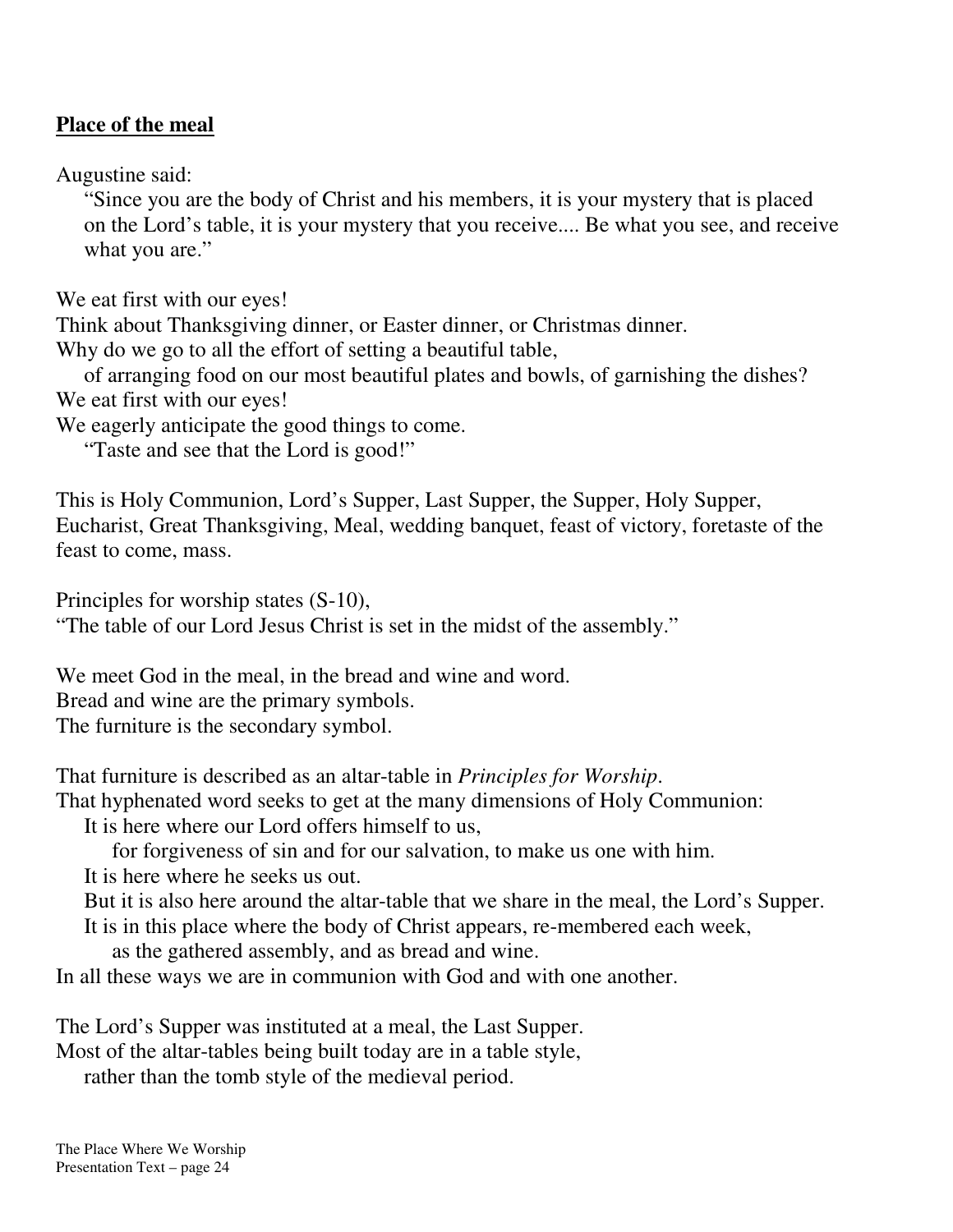The furniture style shapes our perception of the event: toward family meal or toward somber sacrifice.

The medieval period also gave us altar rails

and all sorts of other altar and chancel appointments

that today compete with the bread and wine for importance

and with our understanding of Holy Communion as meal.

Holy Communion is a repeatable sacrament.

We return weekly to this place of encounter to receive and become the Body of Christ.

As a meal of the assembly, we need to be able to gather around the table.

Greater value is being placed on developing altar-tables

that the assembly can gather around.

That means at least that the presiding minister,

should be able to face the congregation across the table.

If we can do more than that,

we seek to eliminate barriers between the assembly and the table.

Extra steps that we once valued as signs of God's transcendence

– going up to a high place to pray –

now seem to impede people as we invite them to come and see Jesus,

and experience God's immanence, God's closeness.

Our concerns for hospitality lead us toward spaces with fewer steps, with ramps that allow everyone access.

- To gather around the table also means we'll need generous space around it that graciously receives the assembly allowing them to come and go, and facilitates the work of their communion ministers.
- As usual, candles or floor torches, plants, and lighting can serve to further define and adorn this place of encounter.

## *Reflection/Discussion*

*Gather in small groups for discussion:*

What aspects of Holy Communion are proclaimed by how your altar-table is crafted in your congregation? How well is your assembly able to gather around your altar table? How flexible is your worship space?

*After a time for discussion, invite the small groups report important points to the larger group.*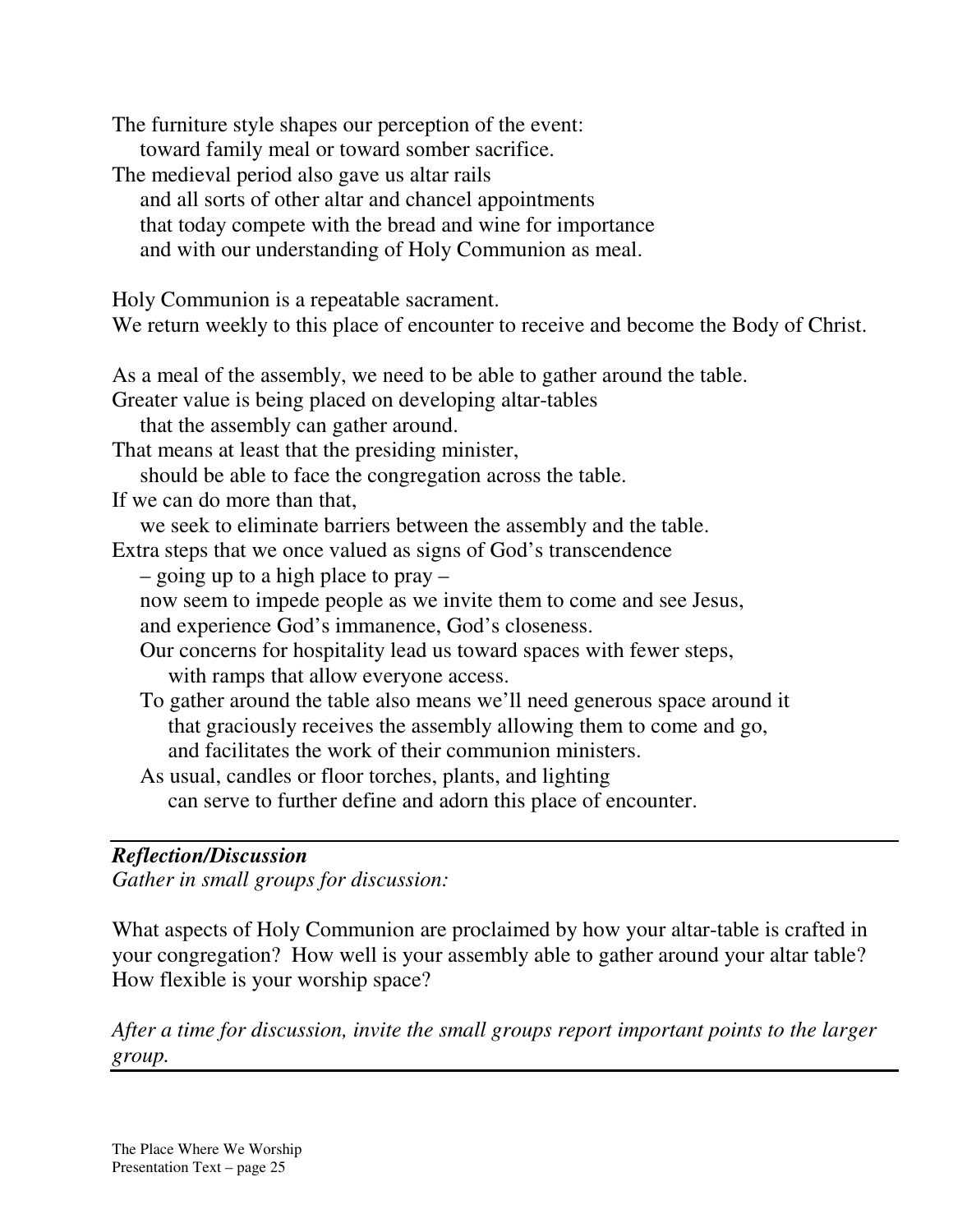#### *DIGGING DEEPER*

*Like the ambo, the altar-table should be constructed of beautiful and natural materials to a human scale; well-lit, and with a simple dignity. The standardized height for an altar-table is 39-40 inches tall, scaled to accommodate a presiding minister. Other dimensions should be scaled to the size of the worship space.*

*Vessels are necessary for serving. Some communities value precious metal tableware, the best we can afford, to hold this life-giving food. Other communities value glass or crystal so the primary symbols of bread and wine are not obscured. Others value stoneware or pottery in keeping with the simplicity of this meal. No matter the material, we value well-designed and well-crafted vessels and textiles that* honor the Body of Christ. The primary cup and plate should be large enough to be seen by the entire *assembly. Beyond the bread and cup, anything else placed on the altar-table is distracting and competes with these primary symbols.*

*Many of our buildings are absolutely symmetrical, with the altar-table anchoring the centerline. Symmetry is a very strong architectural feature. This placement of the altar-table we also inherited from medieval theology and architecture. The altar was the central thing. But what if we want the assembly to be the central thing?*

*Principles for Worship suggests that the community's altar-table need not be spatially centered. (page 80) It shares focus with other places of encounter, with the other centers of liturgical action. This begs the question, which will be answered differently in every context, "How will the centers of liturgical action interact with one another and with the assembly in our worship space?"*

So we've established our four places of encounter,

but we still have some "puzzle pieces" around the edge of the board. What about the leaders, the musicians, the hospitality?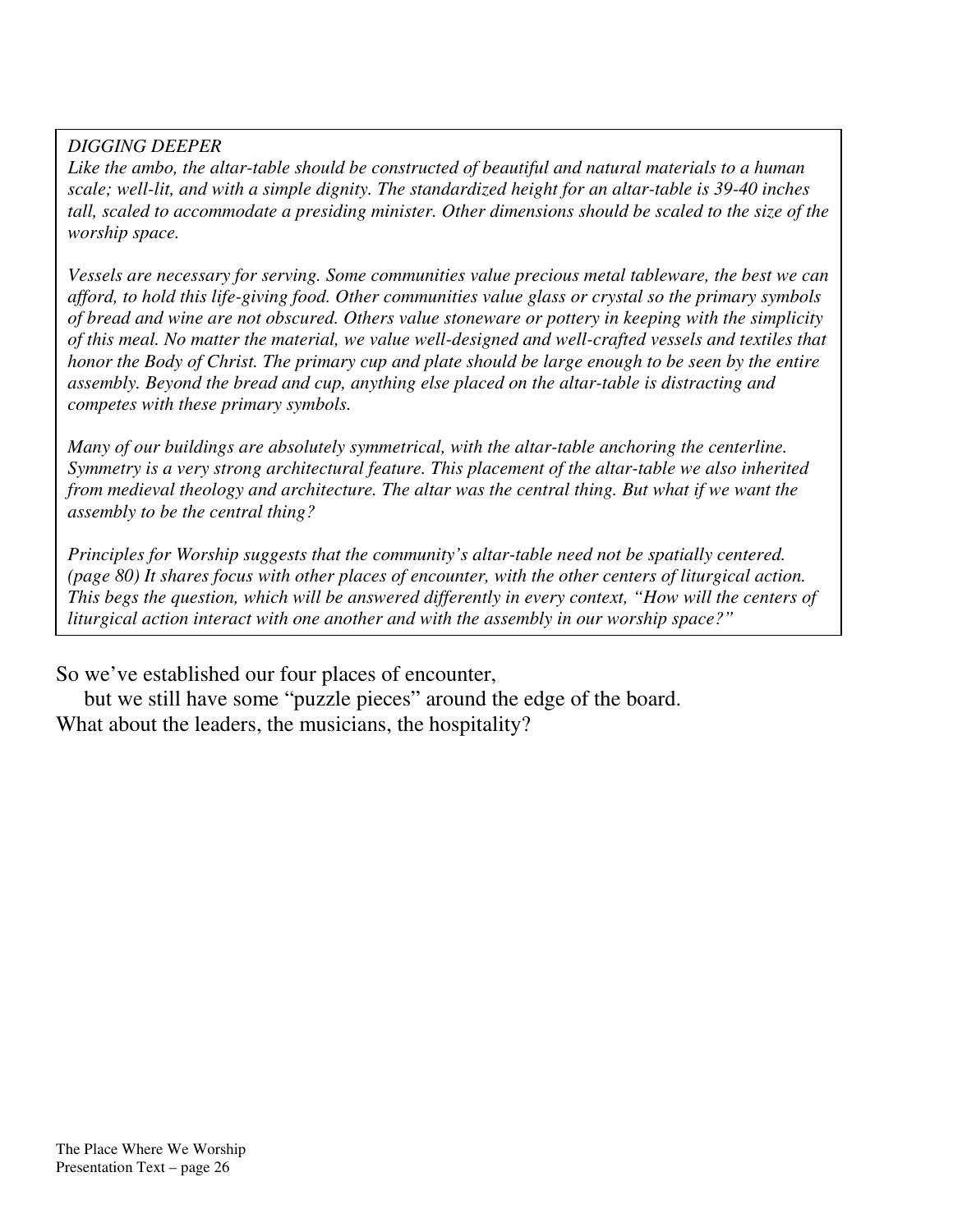#### **Other spaces**

Principles for Worship notes (S-11): "The worship space includes designated spaces for worship leaders. The place for presiding and assisting ministers is distinct, but not overly separated or elevated." Though not a center of liturgical action in the strict sense, our worship spaces must also provide for a place for worship leaders, including the presiding minister, the assisting minister and other lay worship ministers, and the cantor, musicians and/or choir. For some denominations the chair or place of the presiding minister is a formal and distinct center of liturgical action, but Lutherans understand all the worship leaders, musicians included, as part of the assembly. And the kind of environment they need to serve effectively is functionally only a little different than what the rest of the assembly needs. The presiding minister and other lay worship leaders need a place to lead the assembly, from which they can be seen by all, and throughout the liturgy. That might mean a platform to enhance their visibility, or at least clear sightlines to the entire assembly. (No hiding behind the pulpit.) Also useful are well designed chairs to accommodate vestments and support good posture and vocal support, good lighting, good acoustics with perhaps sound system access, generous space to allow easy access and the ability to lead from their chairs, nearby tables for worship supplies, and easy access to the place of the bath, word and meal. Principles for Worship (S-12) states, "Providing adequate areas for choirs and instrumentalists allow them to function effectively as worship leaders."

Musicians are also integral worship ministers

whose primary responsibility is to lead the assembly's song.

As such, they are part of the assembly.

Musicians need space for gathering, and for their instruments,

from which they can lead effectively.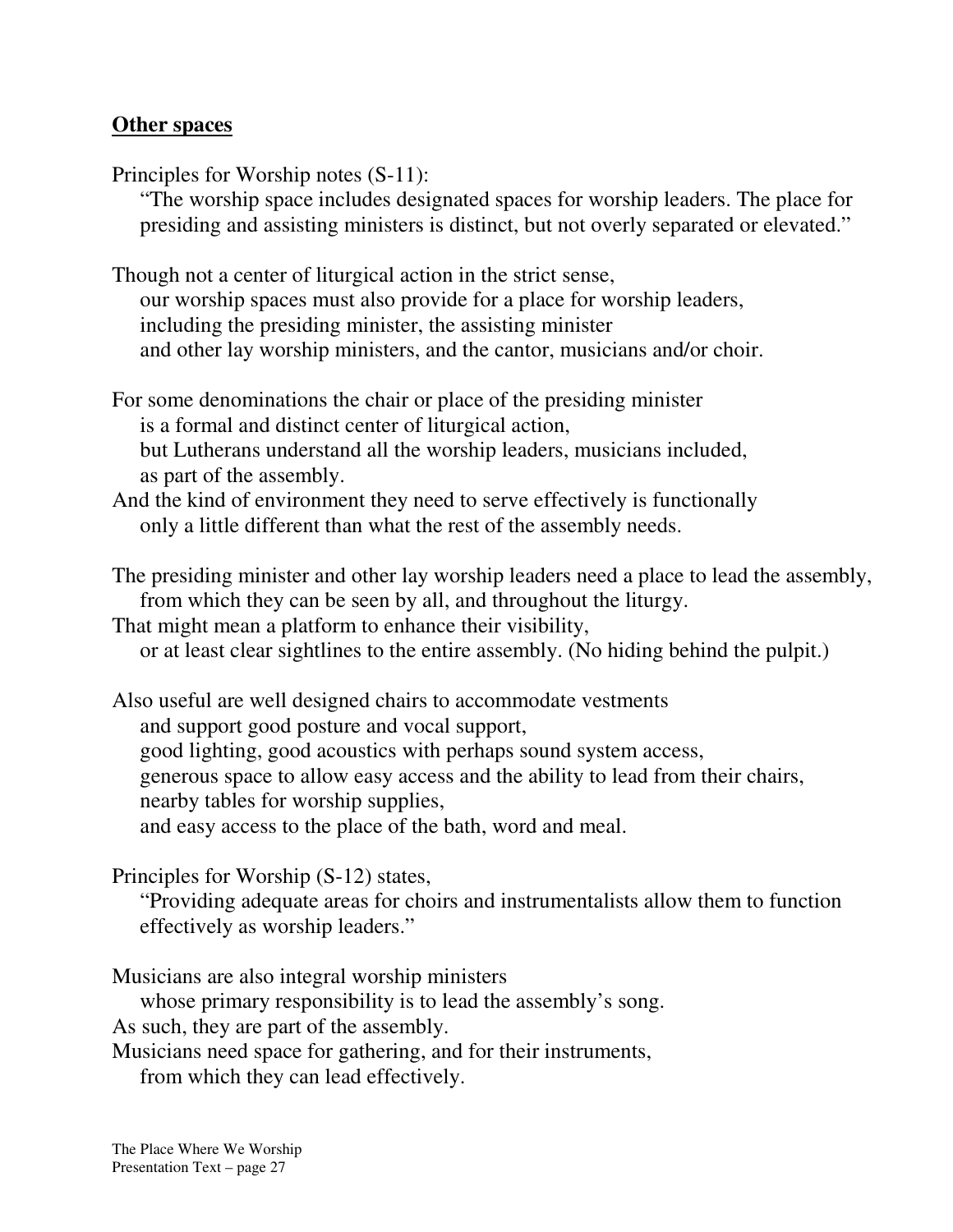This means,

Good chairs for posture and vocal support, good lighting, good acoustics, flexible and generous space, easy access to the font, ambo, and altar-table, and nearby storage are marks of a serving environment for musicians.

For all worship leaders, easy access to rehearsal spaces

and preparation spaces and the gathering place, is also ideal. The location of the sacristy must also be considered in relation to other liturgical action.

Now let's move to a hospitality question.

## **Architectural invitation – hospitality**

The centers of liturgical action don't stand alone. Effective buildings gather and send. They invite the assembly into these places of encounter.

Hospitality is a series of architectural invitations.

Hospitable signs guide people from the street or parking area to the main ritual entrance, usually the one most convenient to the worship space.

Ideally, the building's ritual entrance (the one used for funerals and weddings)

invites into gathering or hospitality space,

which further invites to the font,

which further invites to the place of the assembly,

and further invites to the word, and to the meal.

Effectively arranged spaces also send.

They send to mission and ministry in the world.

They send to fellowship, and to faith formation.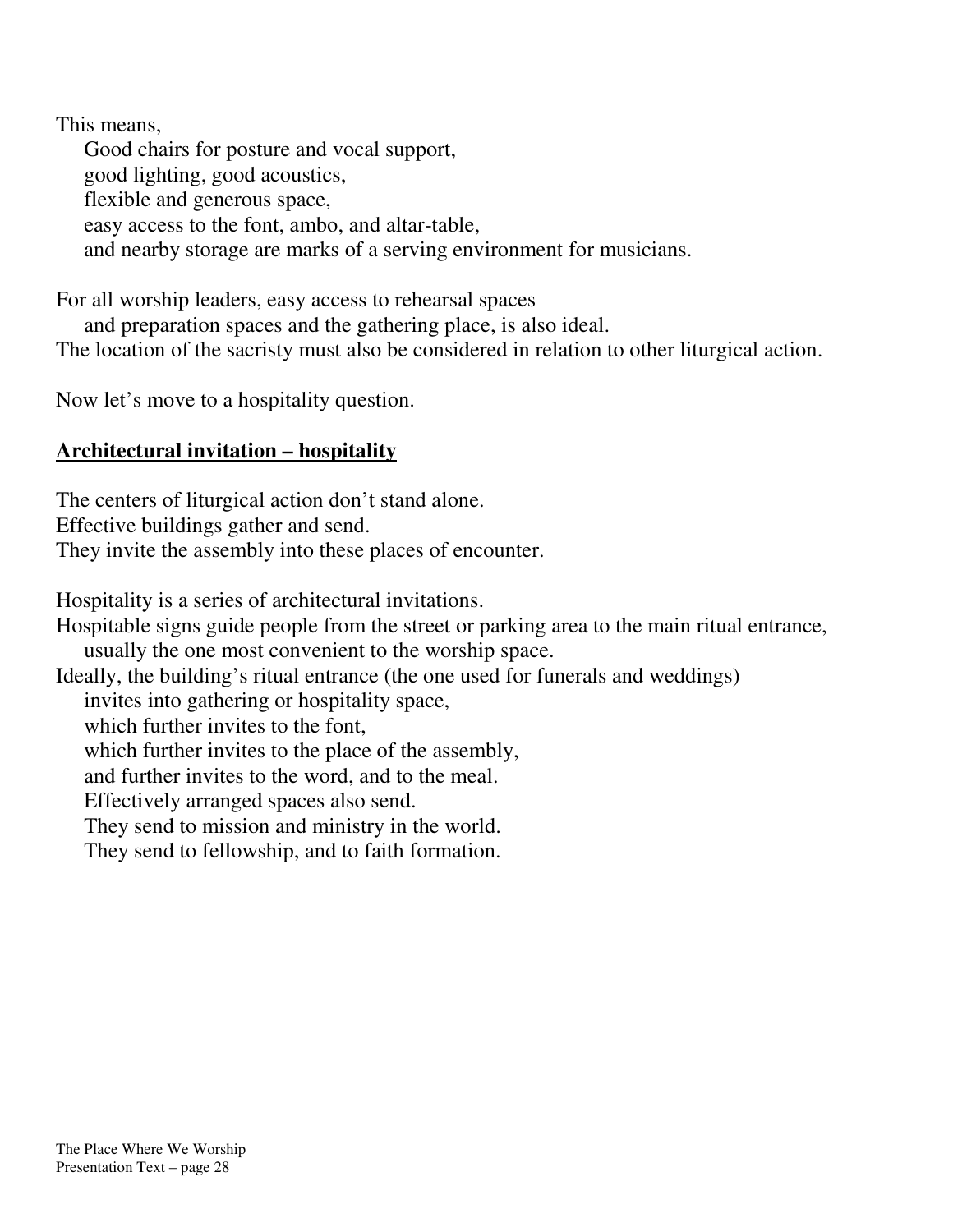#### *DIGGING DEEPER*

*Processional and gathering spaces are also important to include in any plan. Without generous processional space surrounding the centers of liturgical action the assembly is locked into their pews or chairs. Liturgy and sacraments and seasonal rites are activities, events. They involve movement by* leaders and by the assembly. Think carefully about how to provide for all the movement of the rites *that we celebrate throughout the year. Beware of obstructing the processional space during seasonal or occasional worship activities.*

*DIGGING DEEPER DISCUSSION: (for a small group) Show floor plan sketches of the relation of liturgical centers in your home congregation (as described at the INTRODUCTION). Or imagine a new floor plan relationship*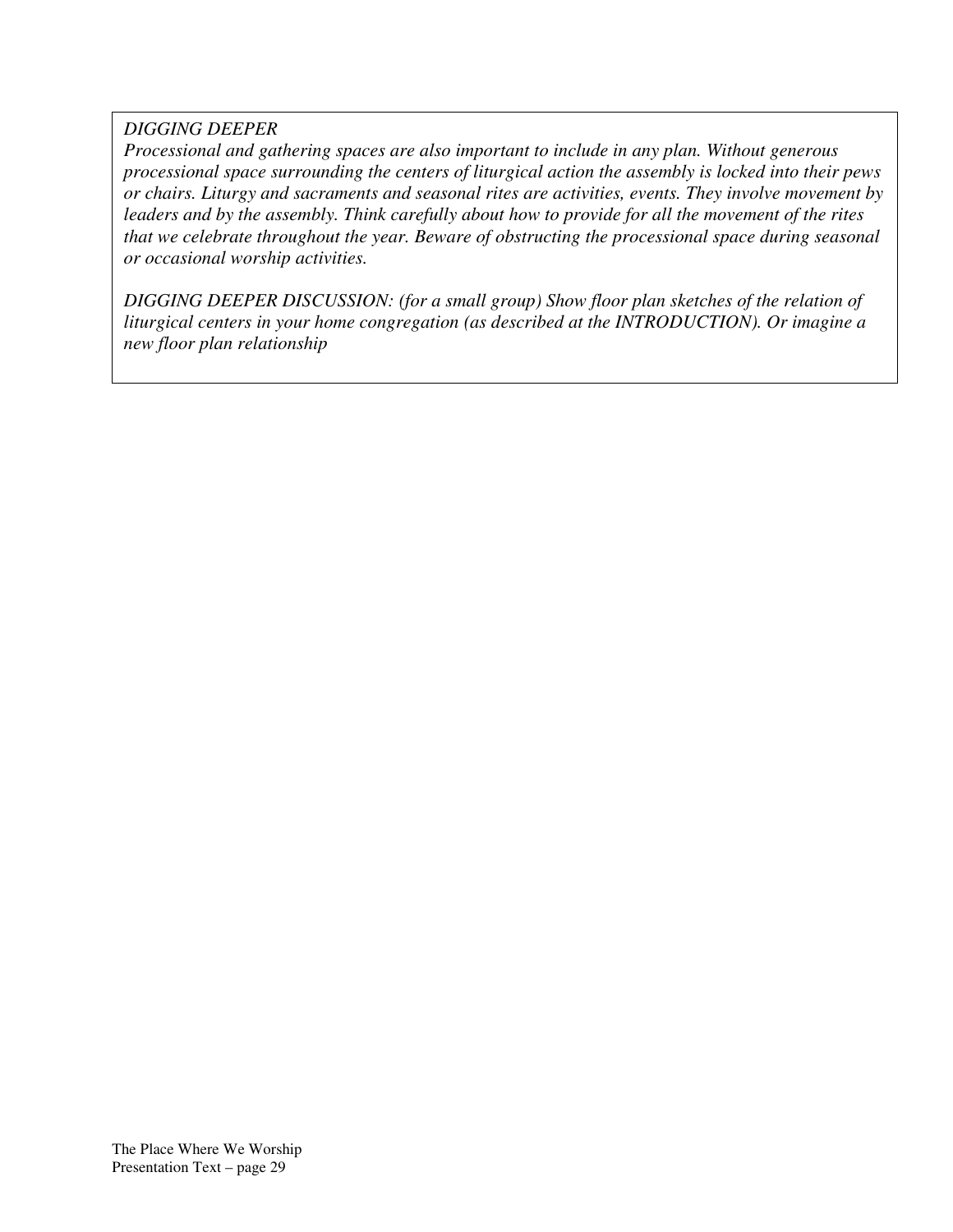#### **Sacred space**

Thinking about a facelift of worship space might raise issues of what makes space sacred. So what makes space sacred?

Who gets to decide what can be modified, what can't be touched? Creation makes worship space sacred. (*A Place of Encounter* p. 49) Incarnation makes worship space sacred. (p. 50) God's people and their history make worship space sacred. (p. 52)

Lawrence Hoffman,

in his book *Sacred Places and the Pilgrimage of Life*, identifies three types of sacred places:

- 1. Natural beauty for example, the Grand Canyon, the Blue Ridge mountains, the seashore
- 2. Historical significance for example, Golgotha, Gettysburg, Ground Zero, Normandy
- 3. Human ritual and artistic creation for example, where you were married, proposed, baptized your child, graduated, had a great meal, saw a performance or work of art

A discussion of sacred space will help your congregational leaders

understand the special emotional bond that the assembly holds for these spaces. Sensitivity to sacred space history is important.

## *Reflection/Discussion*

*Gather in small groups for discussion:*

Name some examples of how your worship space has acquired a sense of holiness for you because of the history you have praying there.

*After a time for discussion, invite the small groups report important points to the larger group.*

*Presenter: possible BREAK here.*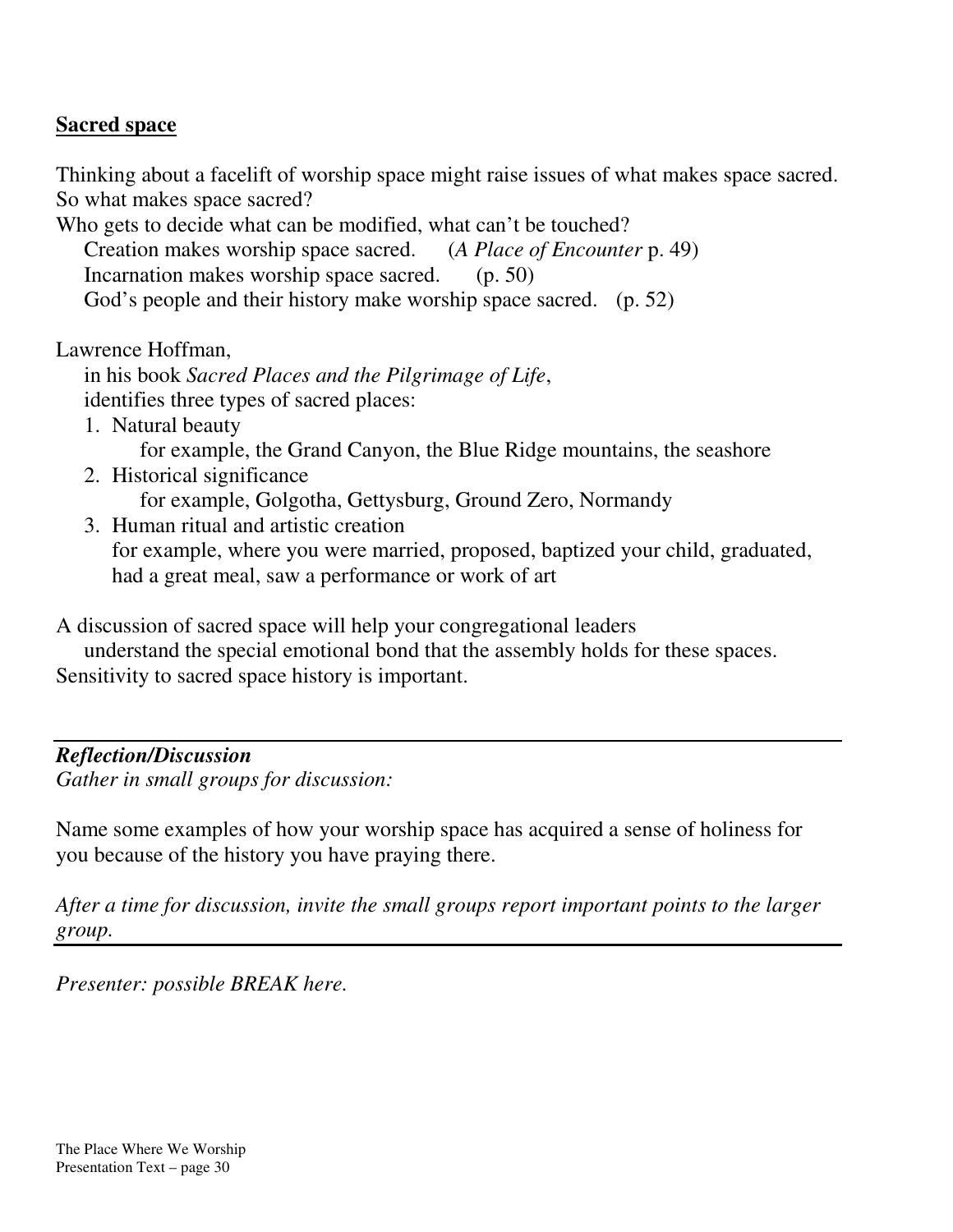# **GETTING PRACTICAL ABOUT THOUGHTFUL PREPARTION OF EXISTING SPACES OR CHANGING OR CREATING WORSHIP SPACES AND THE ENVIRONMENT OF WORSHIP**

*Presenter: this section has three handouts. Presenter: The following methodology is explained in detail in* A Place of Encounter*, pp. 66-69*

Now that we've covered the principles of the ideal place where we worship, let's get practical about the places were we come from, and get to go back to.

## **Evangelical space – Making judgments**

Consider this methodology for evaluating worship environments and appointments for existing spaces and for the building of new spaces.

How shall we evaluate our works of art, our media presentations, our spaces? A method for making worship decisions includes:

> theological evaluations pastoral judgments matters of aesthetics (quality, taste, and style)

A methodology for evaluation:

#### **THEOLOGICAL EVALUATION (primary)**

**if passes**

**PASTORAL EVALUATION (secondary)**

**if passes**

**AESTHETIC EVALUATION (tertiary)**

**if passes**

#### **IMPLEMENTATION**

*Presenter: This could be a flip chart graphic.*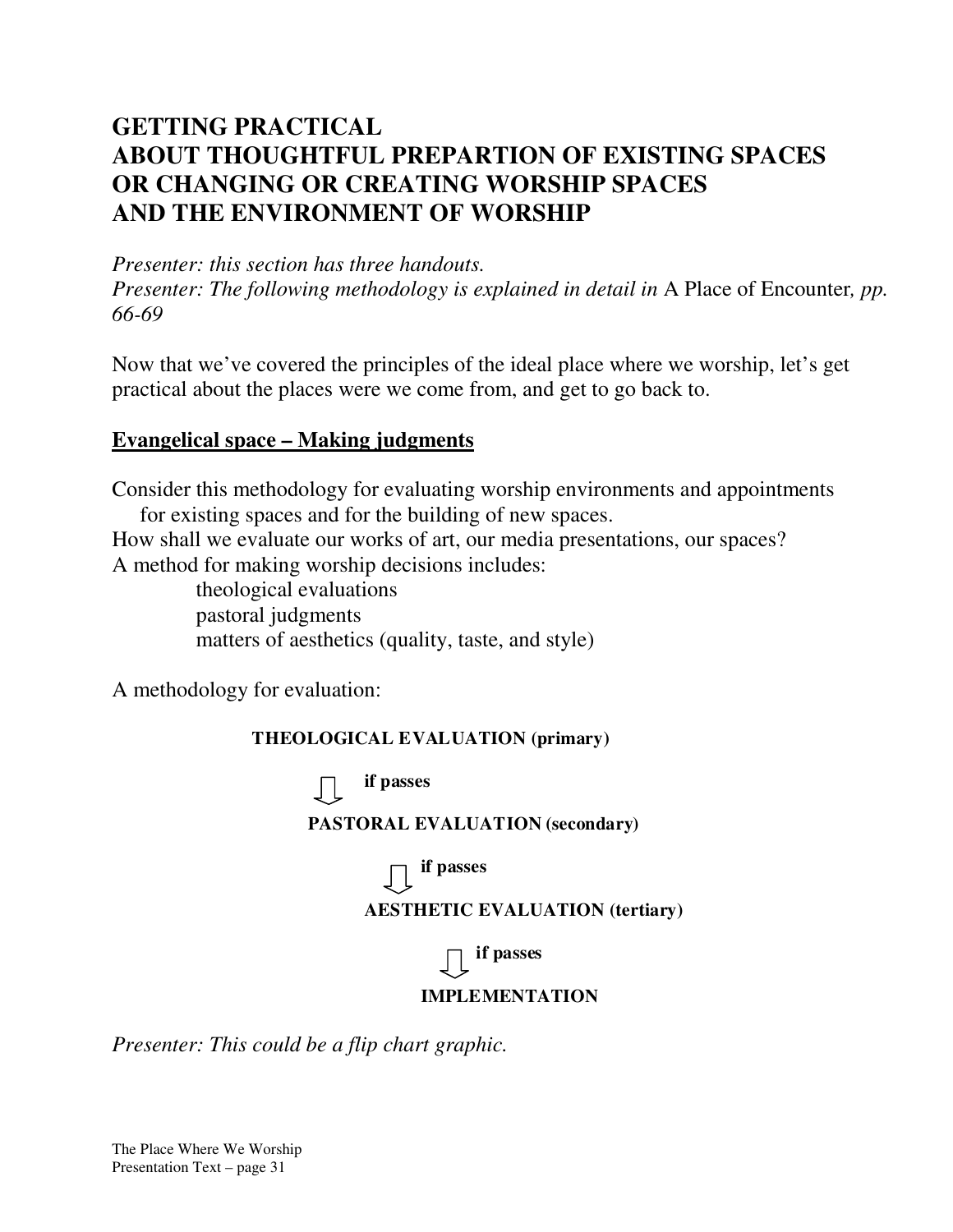Tools or standards for evaluation:

THEOLOGICAL

- •*The Use of the Means of Grace*
- •*Principles for Worship*
- •Biblical and Lutheran confessional principles

## PASTORAL

- •*Principles for Worship*
- •Mission or programmatic goals
- •*Americans with Disability Act* resources
- •Our experience as the people of God

# AESTHETIC

- •Our experience as the people of God
- •Our experience of God's creation
- •Our experience as revelatory of God
- •The experience of trained artists and designers

As you work with your lay leaders,

experiment, honor the building you have,

and use fieldtrips to other worship spaces to deepen appreciation of these principles.

## **Experiment**

Experiment with temporary arrangements.

This low-risk trial period will help you and your congregation imagine possibilities in the real world.

## **Honor limitations**

Carefully consider what is possible in the current context. One liturgist says: "If you fight the building the building will win." Always.

For example,

sometimes there is only one place that makes sense for the font or the table. Try other things and the architecture just won't work – the experiment will fall flat.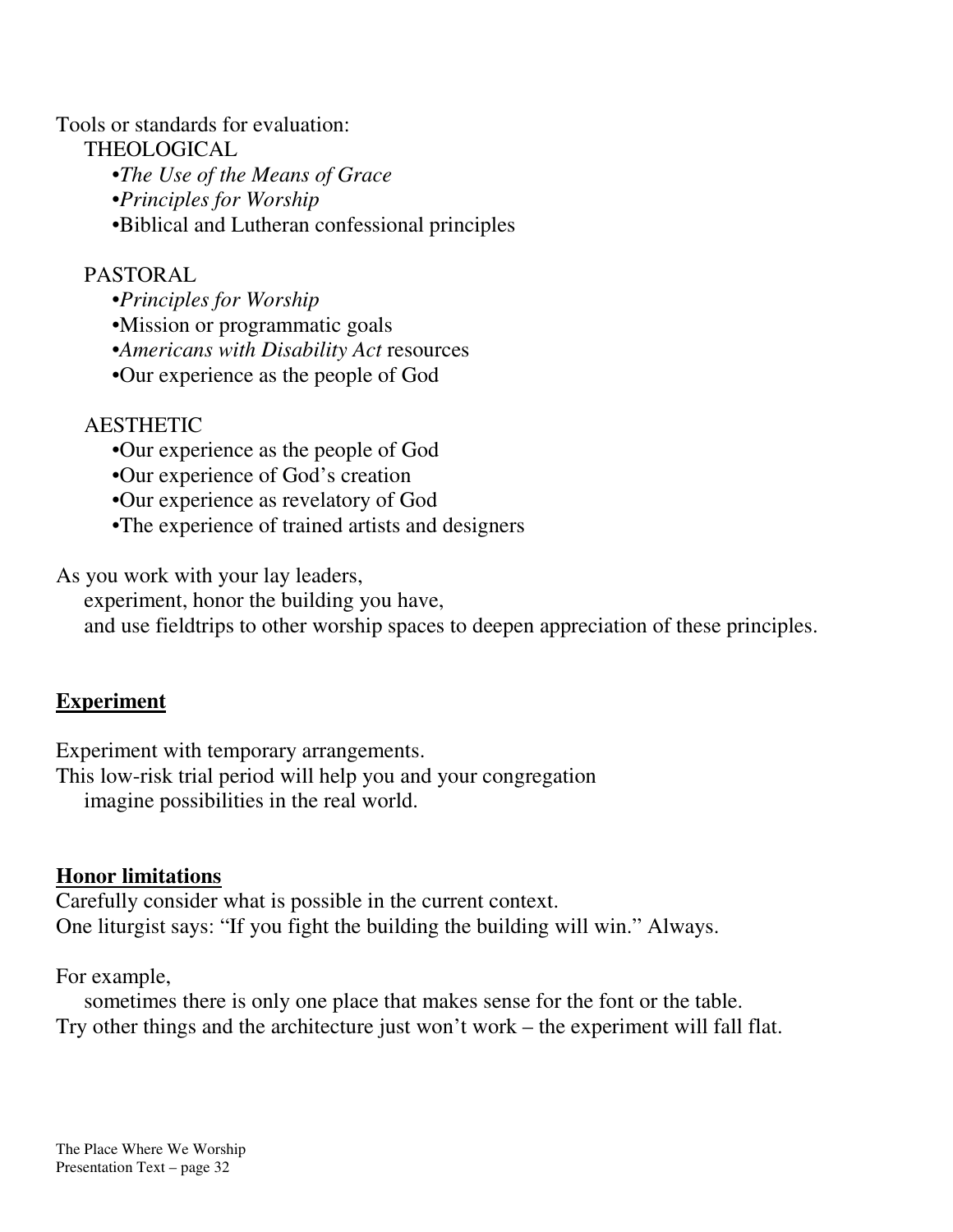Sometimes there is only one path from the parking lot, and it's not very hospitable. But no matter how many signs and announcements

that's the way the assembly likes to arrive, though the back door.

The building (the architecture) as it exists will always prevail, try as you might. Often it's these limitations that precipitate a building project. In the mean time, practice the art of the possible.

## **"Fieldtrips"**

Develop "critical eye" by taking field trips to others' "sacred spaces"

before attempting evaluation of your own.

Separate (but never forget) emotional ties

from theological, pastoral, and aesthetic evaluation.

*Presenter: This could be an exercise to the local worship space "field trip" venue mentioned on page 2.*

- *1. Enter a space. Walk around, experience it for 15-20 minutes in silence. Observe it in light of the new principles you've learned.*
- *2. Make notes about its feel, the places of encounter, accessibility, lighting, etc.*
- *3. Gather together to share and reflect upon your experience of the space. How does it rate in light of the theological principles we are imposing upon it. (These are our principles, not necessarily those of the owner).*
- *4. (Perhaps a representative from the space may offer a brief introduction or their own evaluation.)*

## *Reflection/Discussion*

*Gather in small groups for discussion:*

Small groups comment on one another's photographs in light of what you have heard today.

Alternatively go into the sanctuary, or visit local sanctuaries at home with your leaders, and evaluate that space (Be careful that members of the local community are NOT present. This is meant as a learning exercise to develop brand new critical thinking concepts and tools, not as a critique or architectural evaluation.)

*After a time for discussion, invite the small groups report important points to the larger group.*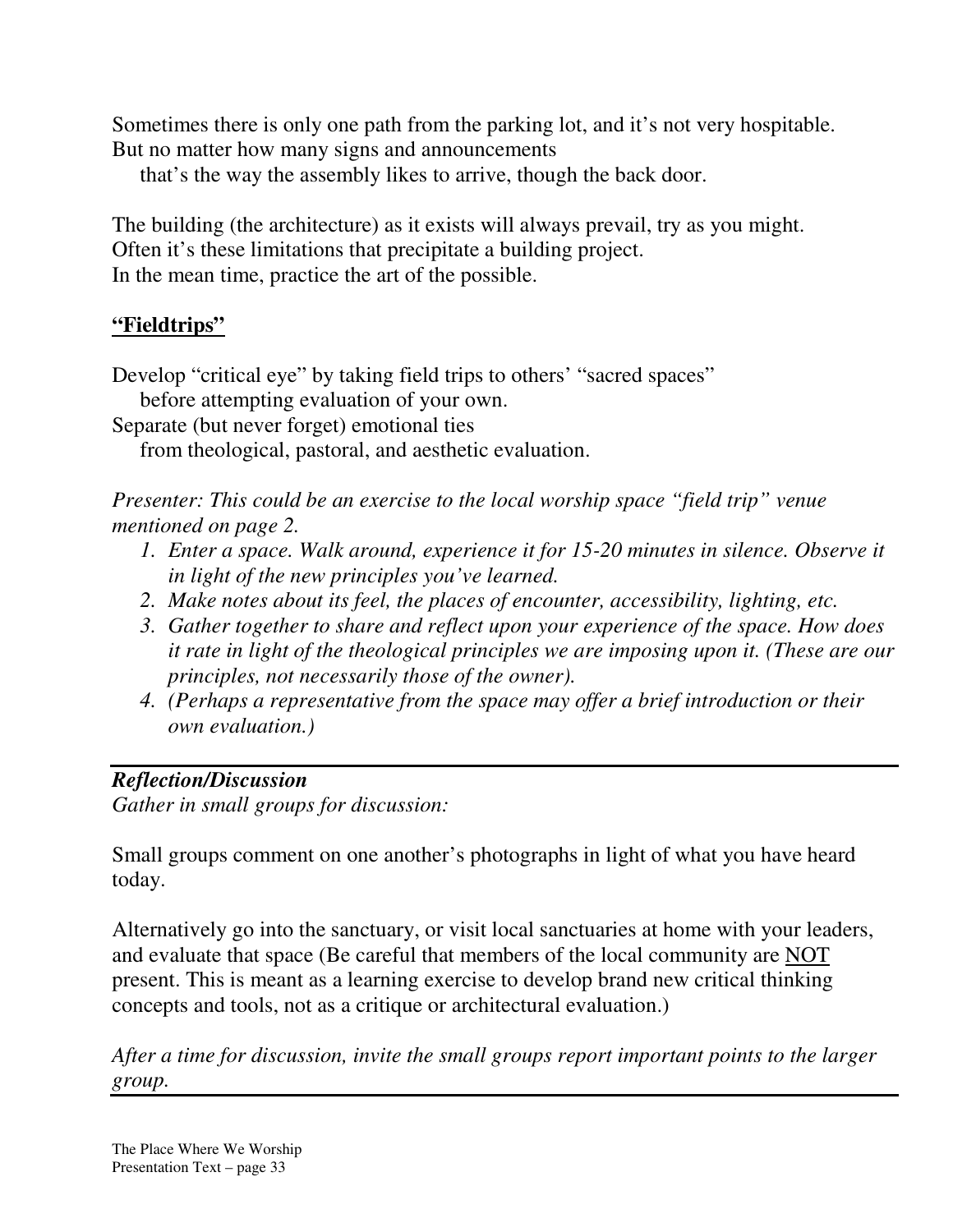## **Louis Sullivan's (a famous Chicago architect) trinity:**

Every project has a trinity:

Cost/price Scale/size

**Materials** 

As a client, the congregation cannot have control of all three.

The professional trades (architect/contractor/builder)

must be allowed to control at least one.

For example, we want to build a church and:

| Congregation       | And congregation   | Then Trades get to    |
|--------------------|--------------------|-----------------------|
| determines:        | determines:        | decide:               |
| <b>COST/PRICE:</b> | <b>MATERIALS:</b>  | <b>SCALE/SIZE:</b>    |
| \$1,000            | Marble             | 12" model church      |
| <b>COST/PRICE:</b> | <b>SCALE/SIZE:</b> | <b>MATERIALS:</b>     |
| \$1,000            | Room for 100       | Cardboard and plastic |
| <b>SCALE/SIZE:</b> | <b>MATERIALS</b>   | <b>COST/PRICE:</b>    |
| Room for 100       | Marble             | \$ "a million"        |

## **What makes a worship environment "effective?"**

Ask these questions of your worship space or plan:

- Does the space/environment gather graciously and with hospitality?
- Does the space/environment function as a servant of the assembly and of their liturgy?
- Does the space/environment foster and energize the primary action of the assembly as the primary symbol of Christ?
- Do liturgical centers encourage encounter with the mysteries of God?
- Does the space/environment exhibit a sense of sacredness both as house of God and house of the church?
- Does the space/environment reveal Christ? Is it evangelical?
- Does the space/environment form Christians in greater understanding, lead to deeper discipleship?
- Does the space/environment send to mission?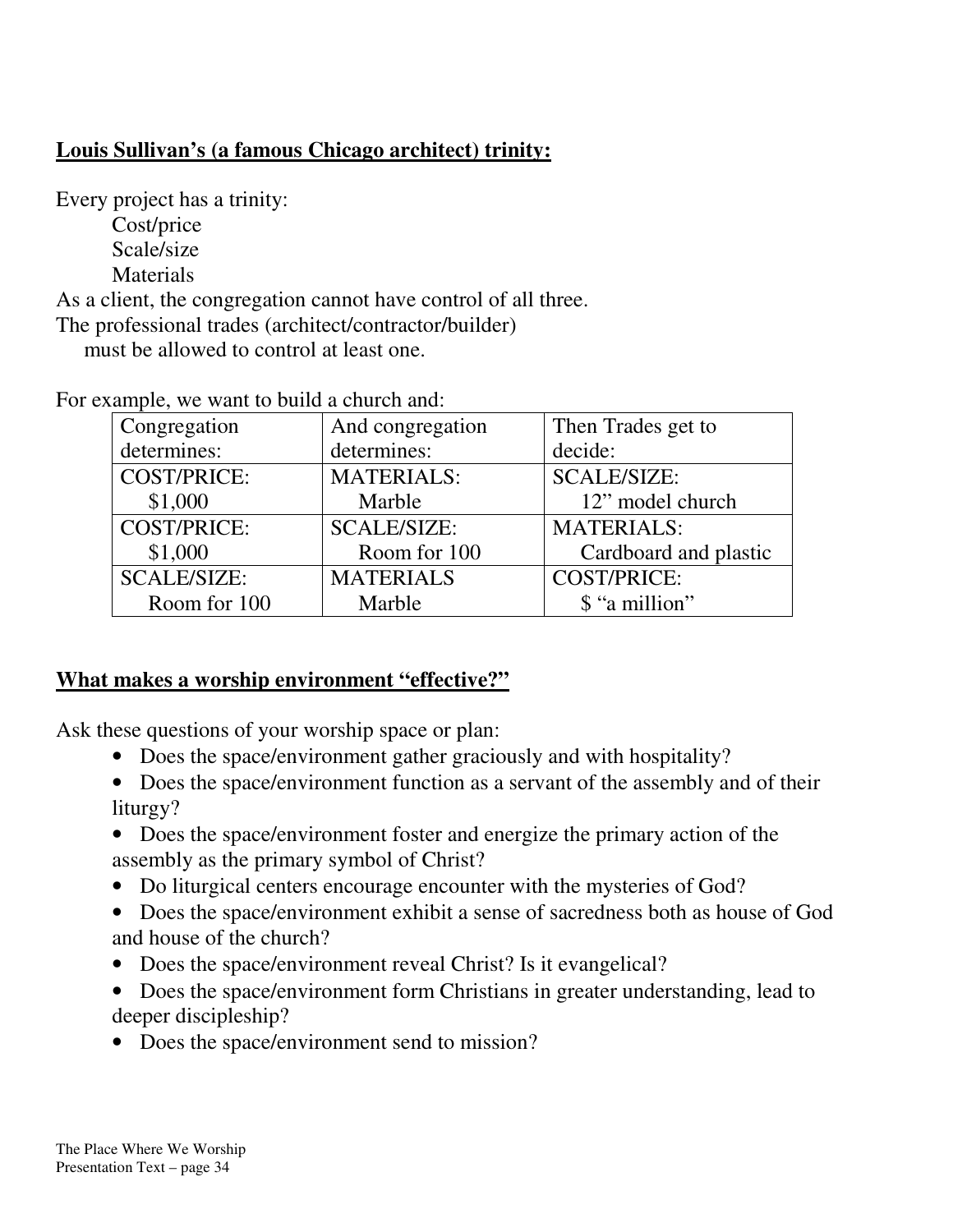# **CONCLUSION**

We have examined the space where we worship. We have looked at its theological and historical origins. We have examined the way our worship space

forms our assemblies and proclaims the gospel.

We have discovered the recent development of unified worship space.

We have explored the centers of liturgical activity as places were Jesus meets us.

We've discussed strategies for preparing existing worship spaces

to serve more effectively and strategies for thinking about creating new worship spaces.

What questions to we have as we conclude?

*Allow some time for questions and discussion. You do not have to be an expert nor will you have all the answers. Rather, consider this as a time to facilitate discussion with the larger group. Call upon the wisdom of the participants to respond to rather than answer questions that arise.*

Prayer – *prepare a concluding prayer*

This prayer is adapted from the service of dedication for a church building (*Evangelical Lutheran Worship Occasional Services for the Assembly,* page 143)

Let us pray. Most High God, whom the heavens cannot contain, we give you thanks for the gifts of those who have built houses of prayer to your glory; we praise you for the fellowship of those who by their use make our places of worship holy; and we pray that all who seek you may find you in our houses of worship and be filled with joy and peace, through Jesus Christ our Savior and Lord, who lives and reigns with you and the Holy Spirit, one God, now and forever. Amen.

© 2010 Evangelical Lutheran Church in America. All rights reserved. Permission is granted to reproduce this document for local use. *The copyright notice should appear on all copies.*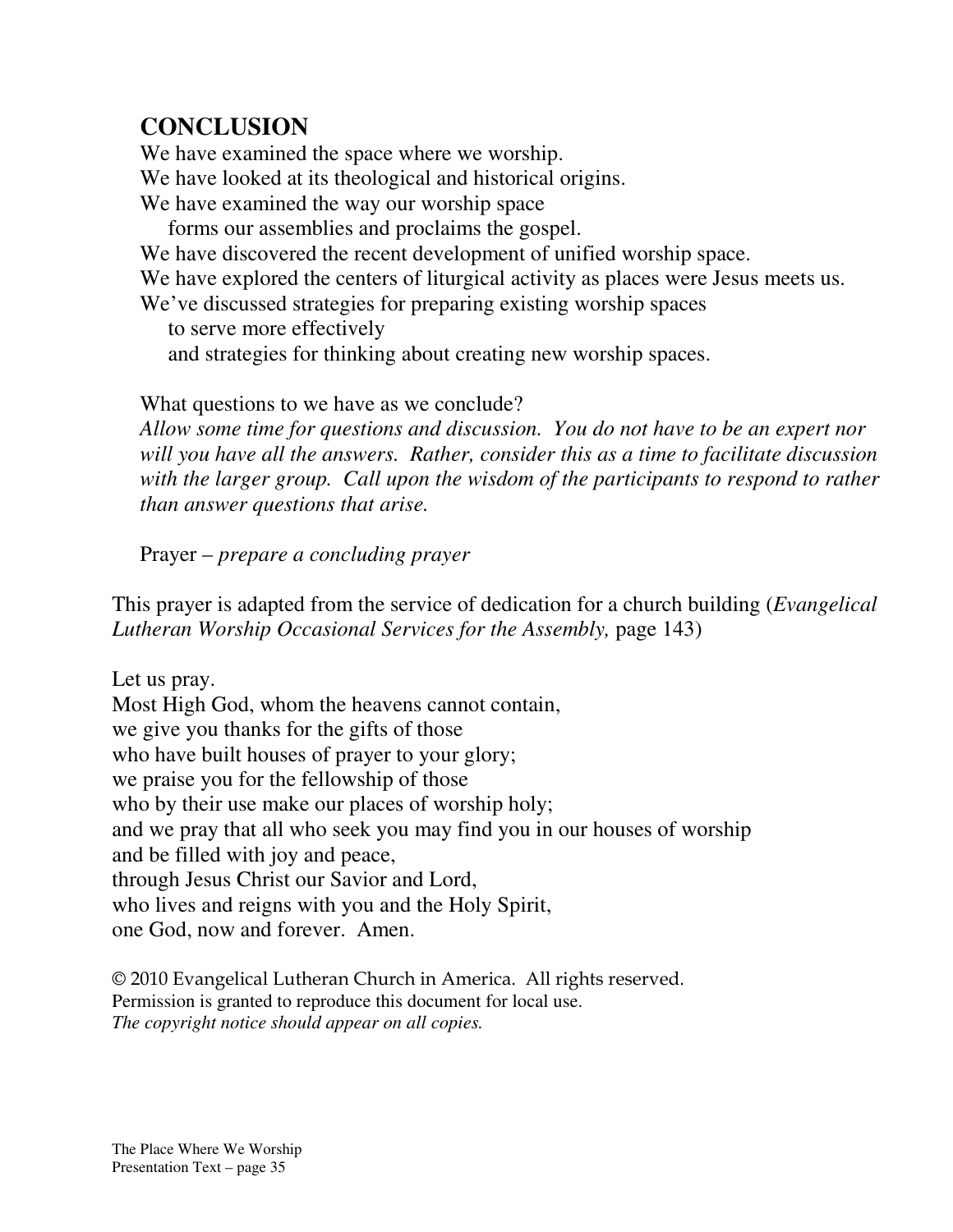# The Place Where We Worship **Centers of Liturgical Action: Places of Encounter action primary symbol furnishings Place of the Assembly** Body of Christ people (flexible space) **Place of the Bath** Baptism water (font) **Place of the Word** proclamation book (lectionary/Bible) (ambo) **Place of the Meal** communion bread & wine (altar table)

Based on material in **A Place of Encounter:** *Renewing Worship Spaces* By D. Foy Christopherson, Augsburg Fortress, Minneapolis, ©2004. www.aplaceofencounter.com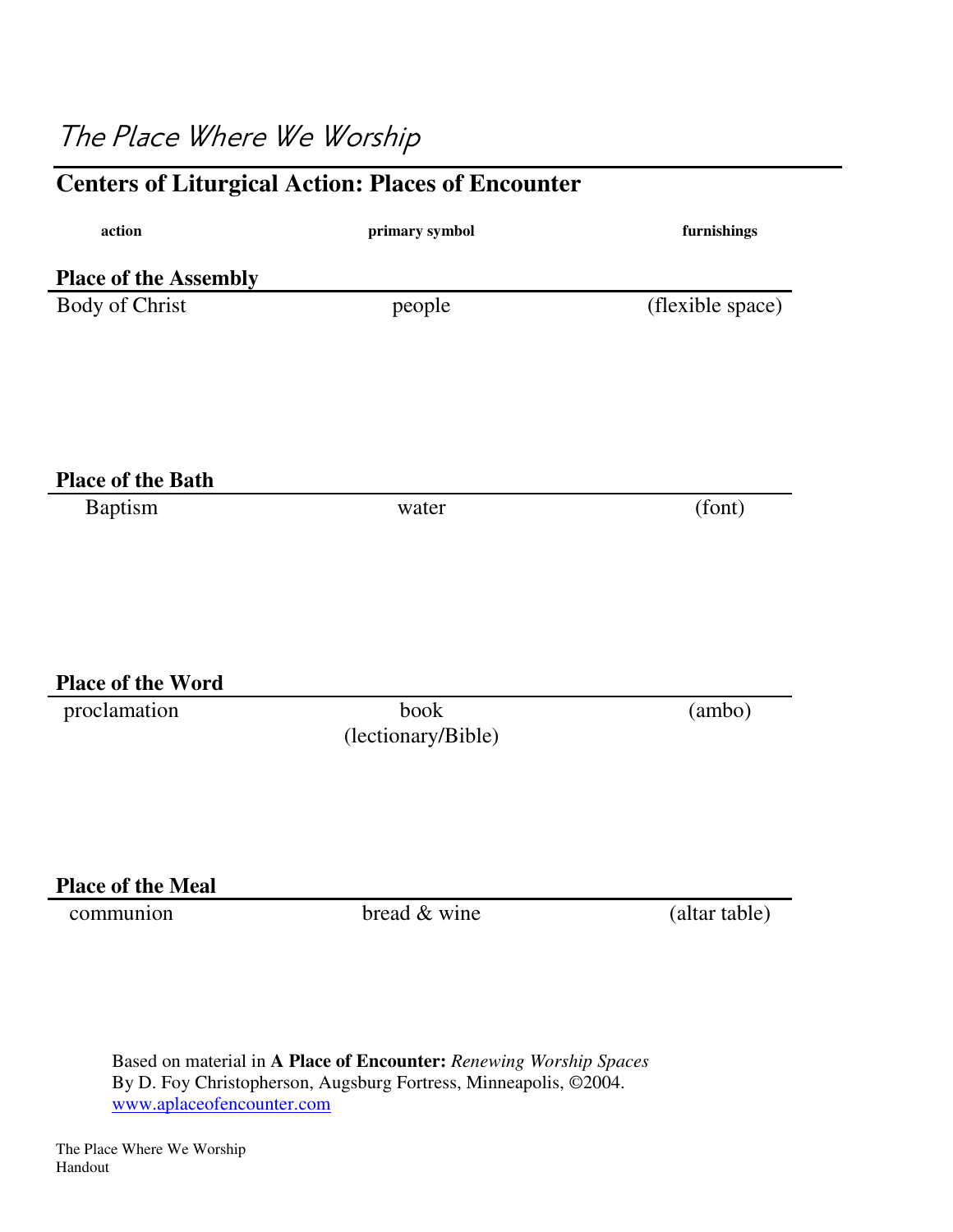## **A methodology for evaluating worship environments and appointments**

#### **THEOLOGICAL EVALUATION (primary)**

**if passes**

#### **PASTORAL EVALUATION (secondary)**

**if passes**

#### **AESTHETIC EVALUATION (tertiary)**

**if passes**

#### **IMPLEMENTATION**

Tools or standards for evaluation:

#### THEOLOGICAL

- •*The Use of the Means of Grace*
- •*Principles for Worship*
- •Biblical and Lutheran confessional principles

#### PASTORAL

- •*Principles for Worship*
- •Mission or programmatic goals
- •*Americans with Disability Act* resources
- •Our experience as the people of God

AESTHETIC

- •Our experience as the people of God
- •Our experience of God's creation
- •Our experience as revelatory of God
- •The experience of trained artists and designers

Based on material in **A Place of Encounter:** *Renewing Worship Spaces* By D. Foy Christopherson, Augsburg Fortress, Minneapolis, ©2004. www.aplaceofencounter.com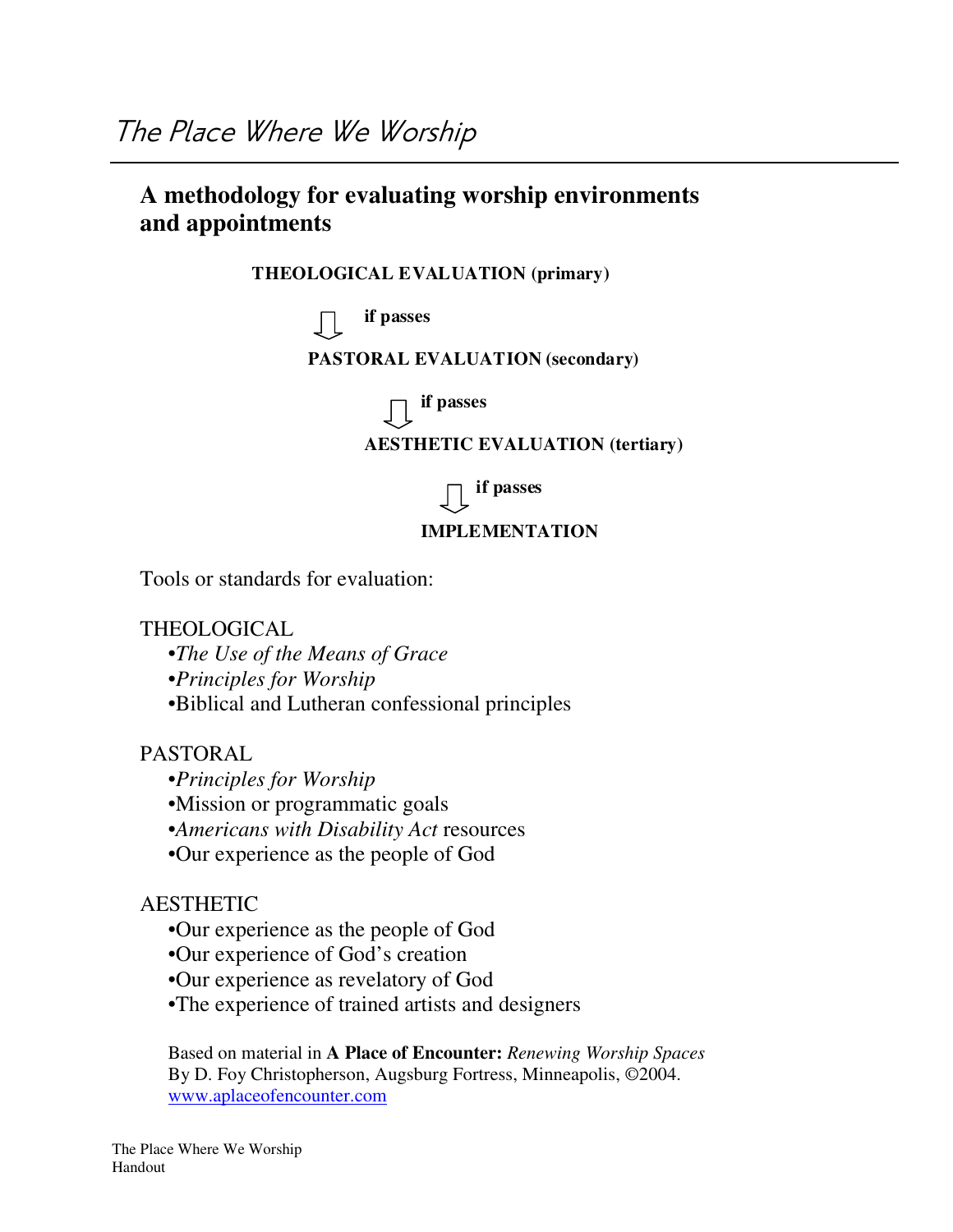# **Getting practical**

## **Experiment**

Experiment with temporary arrangements.

This low-risk trial period will help you and your congregation imagine possibilities in the real world.

#### **Honor limitations**

Carefully consider what is possible in the current context  $-$  if you fight the building the building will win. Always. Practice the art of the possible.

#### **"Fieldtrips"**

Develop "critical eye" by taking field trips to others' "sacred spaces" before attempting evaluation of your own. Separate (but never forget) emotional ties from theological, pastoral, and aesthetic evaluation.

#### **Louis Sullivan's (Chicago architect) trinity:**

Every project has a trinity:

Cost/price

Scale/size

**Materials** 

As a client, the congregation cannot have control of all three.

The professional trades (architect/contractor/builder) must be allowed to control at least one.

For example, we want to build a church and:

| .                  |                    |                       |  |  |  |
|--------------------|--------------------|-----------------------|--|--|--|
| Congregation       | And congregation   | Then Trades get to    |  |  |  |
| determines:        | determines:        | decide:               |  |  |  |
| <b>COST/PRICE:</b> | <b>MATERIALS:</b>  | <b>SCALE/SIZE:</b>    |  |  |  |
| \$1,000            | Marble             | 12" model church      |  |  |  |
| <b>COST/PRICE:</b> | <b>SCALE/SIZE:</b> | <b>MATERIALS:</b>     |  |  |  |
| \$1,000            | Room for 100       | Cardboard and plastic |  |  |  |
| <b>SCALE/SIZE:</b> | <b>MATERIALS</b>   | <b>COST/PRICE:</b>    |  |  |  |
| Room for 100       | Marble             | \$ "a million"        |  |  |  |

Based on material in **A Place of Encounter:** *Renewing Worship Spaces*

By D. Foy Christopherson, Augsburg Fortress, Minneapolis, ©2004. www.aplaceofencounter.com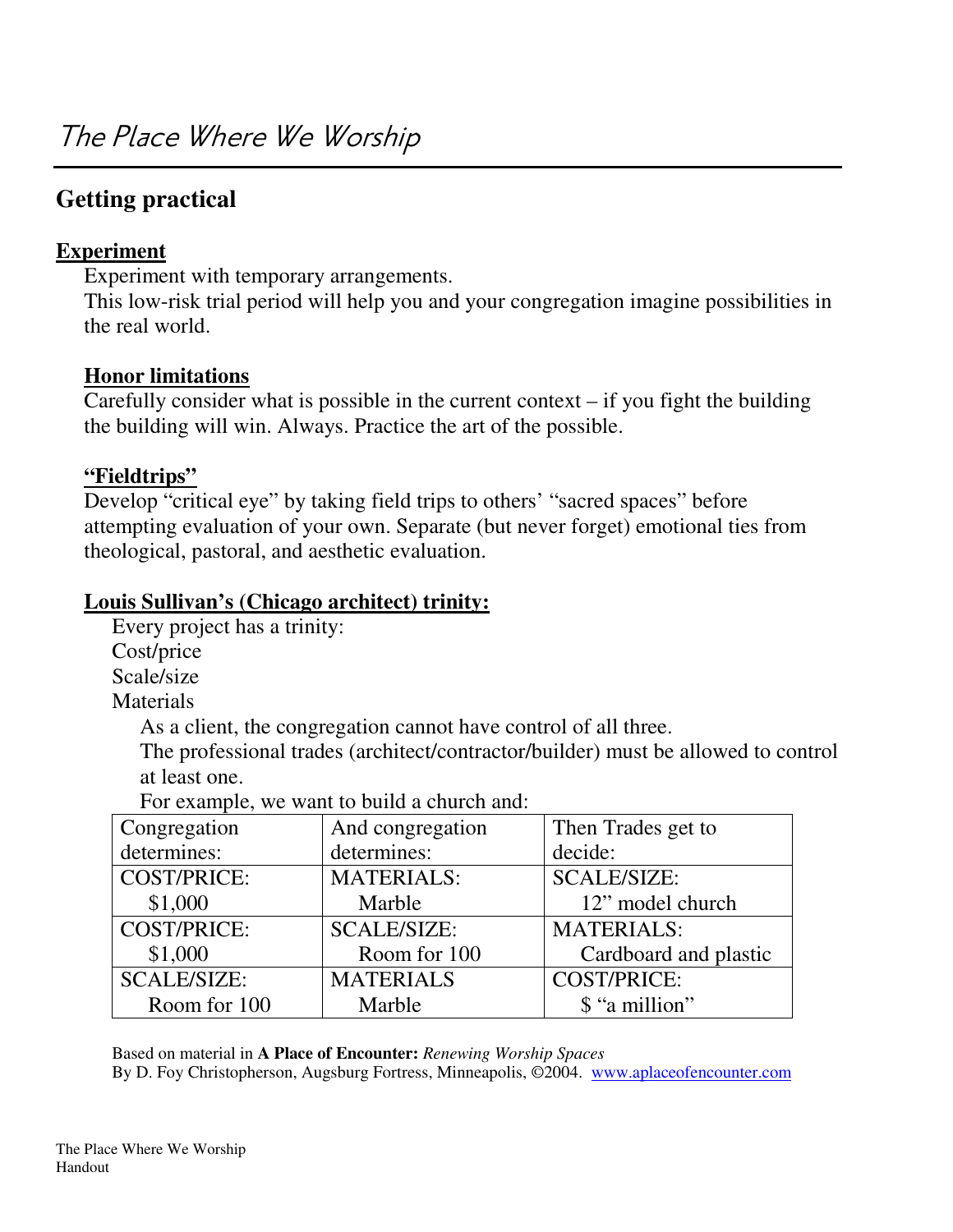## **What makes a worship environment "effective?"**

- Ask these questions of your worship space or plan:
- Does the space/environment gather graciously and with hospitality?
- Does the space/environment function as a servant of the assembly and of their liturgy?
- Does the space/environment foster and energize the primary action of the assembly as the primary symbol of Christ?
- Do liturgical centers encourage encounter with the mysteries of God?
- Does the space/environment exhibit a sense of sacredness both as house of God and house of the church?
- Does the space/environment reveal Christ? Is it evangelical?
- Does the space/environment form Christians in greater understanding, lead to deeper discipleship?
- Does the space/environment send to mission?

Based on material in **A Place of Encounter:** *Renewing Worship Spaces* By D. Foy Christopherson, Augsburg Fortress, Minneapolis, ©2004. www.aplaceofencounter.com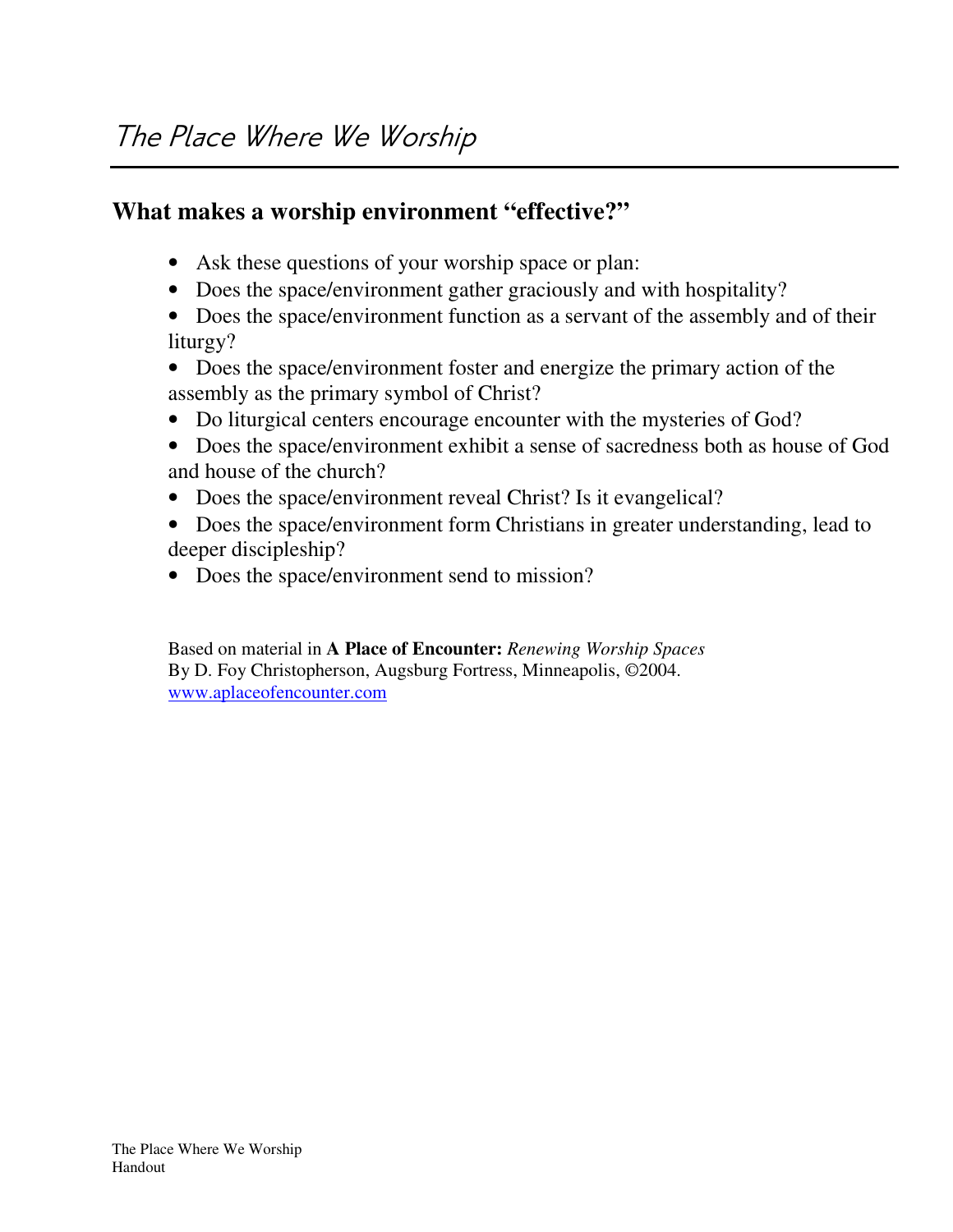# **BIBLIOGRAPHY**

*Architecture, art, and environment monographs*

- Bowman, Ray & Hall, Eddy, **When Not to Build**, Baker Book House, Grand Rapids, 2000.
- Boyer, Mark G., **The Liturgical Environment***: What the Documents Say*, Liturgical Press, Collegeville, 1990.
- Brown, Frank Burch, **Good Taste, Bad Taste, and Christian Taste***: Aesthetics in Religious Life*, Oxford University Press, Oxford, 2000.
- Calkins, Rogert G., **Medieval Architecture in Western Europe**, Oxford University Press, Oxford, 1998.
- Clowney, Paul and Clowney, Tessa, **Exploring Churches**, Eerdmans Publishing Co, Grand Rapids, 1982.
- de Borchgrave, Helen, **A Journey into Christian Art**, Fortress Press, Minneapolis, 1999.
- Depré, Judith, **Churches**, HarperCollins, New York, 2001.
- Giles, Richard, **Re-Pitching the Tent***: Reordering the Church Building for Worship and Mission*, Liturgical Press, Collegeville, 1999.
- Foley, Edward, **From Age to Age** *How Christians Have Celebrated the Eucharist*, Liturgy Training Publications, Chicago, 1991.
- Hall, Sarah, **The Color of Light***: Commissioning Stained Glass for a Church*, Liturgy Training Publications, Chicago, 1999.
- Hayes, Bartlett, **Tradition Becomes Innovation***: Modern Religious Architecture in America*, Pilgrim Press, New York, 1983.
- Mauck, Marchita, **Shaping a House for the Church**, Liturgy Training Publications, Chicago, 1990.
- Mauck, Marchitia B., **Places for Worship***: A Guide to Building and Renovating*, Liturgical Press, Collegeville, 1995.
- Philippart, David, ed., **Basket Basin Plate and Cup***: Vessels in the Liturgy*, Liturgy Training Publications, Chicago, 2001.
- Philippart, David, ed., **Clothed in Glory***: Vesting the Church*, Liturgy Training Publications, Chicago, 1997.
- Simons, Thomas G. and Fitzpatrick, James M., **The Ministry of the Liturgical Environment**, Liturgical Press, Collegeville, MN, 1984.
- Seasoltz, R. Kevin, **A Sense Of The Sacred: Theological Foundations Of Christian Architecture And Art**, Continuum 2005, 0826417019
- Sovik, E A, **Architecture for Worship**, Augsburg Publishing House, Minneapolis, 1973. (out of print)
- White, James F. and White, Susan J., **Church Architecture**: *Building and Renovating for Christian Worship*, OSL Publications (Order of St. Luke), Akron, OH, 1998.
- White, L. Michael, **The Social Origins of Christian Architecture**, volume 1, Trinity Press International, Valley Forge, PA, 1990. (volume 1: Building God's house in the Roman world: architectural adaptation among pagans, Jews and Christians)
- White, L. Michael, **The Social Origins of Christian Architecture**, volume 2, Trinity Press International, Valley Forge, PA, 1997. (volume 2: Texts and monuments for the Christian domus ecclesiae in its environment)